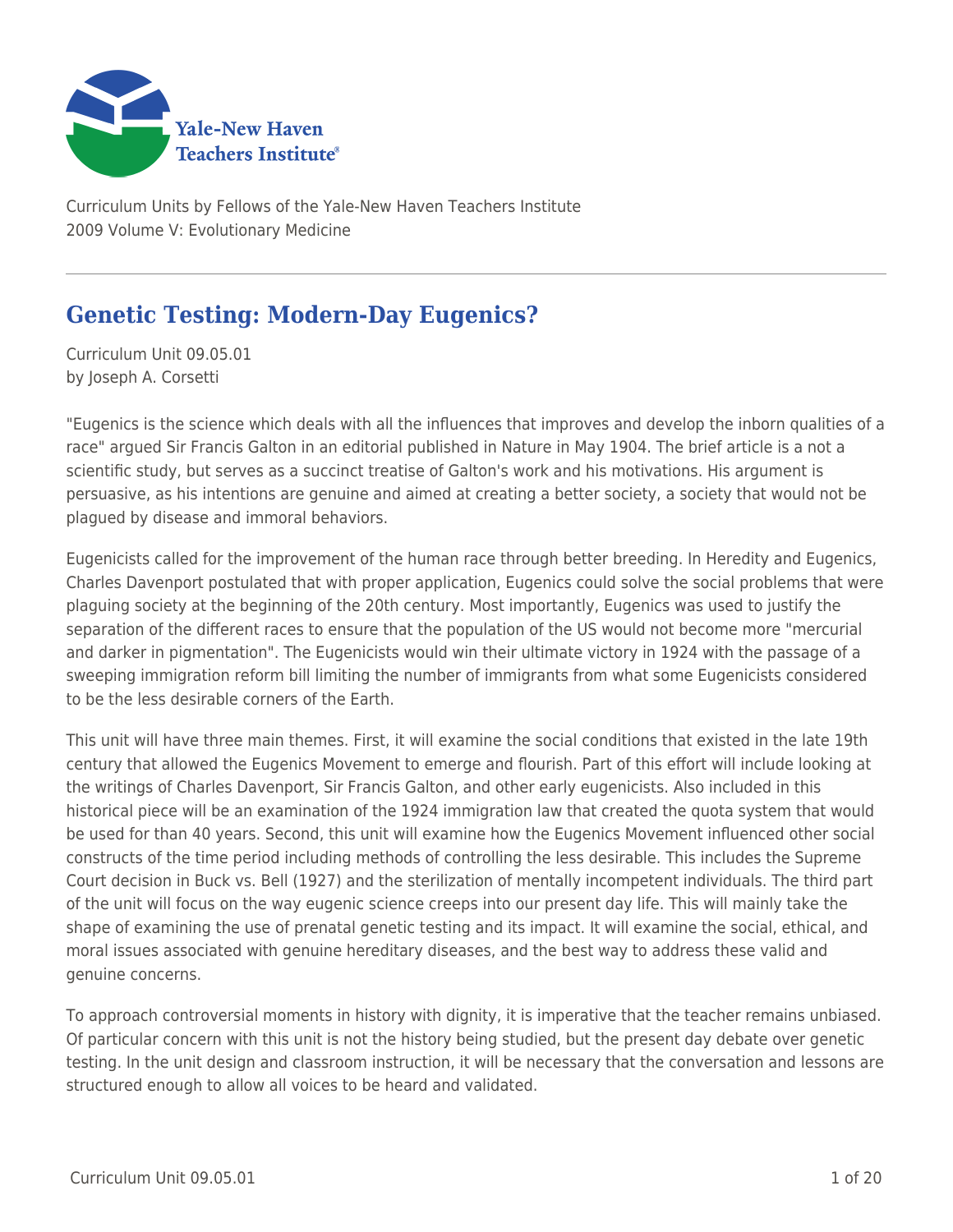1. What were the origins of the Eugenics movement? What role did Charles' Darwin and his Theory of Evolution play?

2. How is access and membership in society controlled? What role did the Eugenics movement play in the 19th century as a mechanism of control?

3. How was the Eugenics Movement used to justify and control society including the use of sterilization and immigration reform?

4. How should the government use science in the present day in constructing public policy? 5. What are our moral and ethical obligations in regards to childbirth in the present day? How does Darwinian medicine influence these obligations?

# **Classroom Environment**

I mostly teach 11th and 12th grade at New Haven Academy, a small interdistrict magnet school in New Haven, Connecticut. The size of the school helps to foster an environment rich in intense and close relationships among the members of the school community. Black and Hispanic students make up 80% of the student body, the remaining 20% are Caucasian. Also, roughly 65% of the students are from New Haven while the remaining 35% reside in the suburbs of the city. A large portion of the student body qualifies for free or reduced lunch, and the school qualifies for a free breakfast program. Classes at New Haven Academy are small, are sixty to seventy minutes in length, and in the Humanities Department, meet daily. Therefore, students are able to spend a significant amount of time investigating and studying each unit of study. Finally, New Haven Academy does not track students, and there is no leveling of students based on ability. Therefore, in my class at any given time I will have students that might be in an upper level or lower level class at the same time. Therefore, it is imperative that all of my activities are accessible and meaningful for a variety of abilities.

New Haven Academy has an intense relationship with an outside organization, Facing History and Ourselves. A not for profit international organization, Facing History's mission is to foster a critical understanding of the choices we make and to force students to take responsibility for their community. The Facing History network is large and each member school participates differently with a varying amount of intensity. At New Haven Academy, participation is intense, and we utilize the Facing History curriculum extensively. In the ninth grade students take a seminar titled the Holocaust and Human Behavior. The course is a study of the Wiemar Republic and the events that led to the Holocaust. In the latter parts of the course student look at issues of accountability, and traditionally, put individuals on trial for their participation in the Holocaust. In the past, students have put on trial Walter Stier, a bureaucrat that helped organize the special trains that transported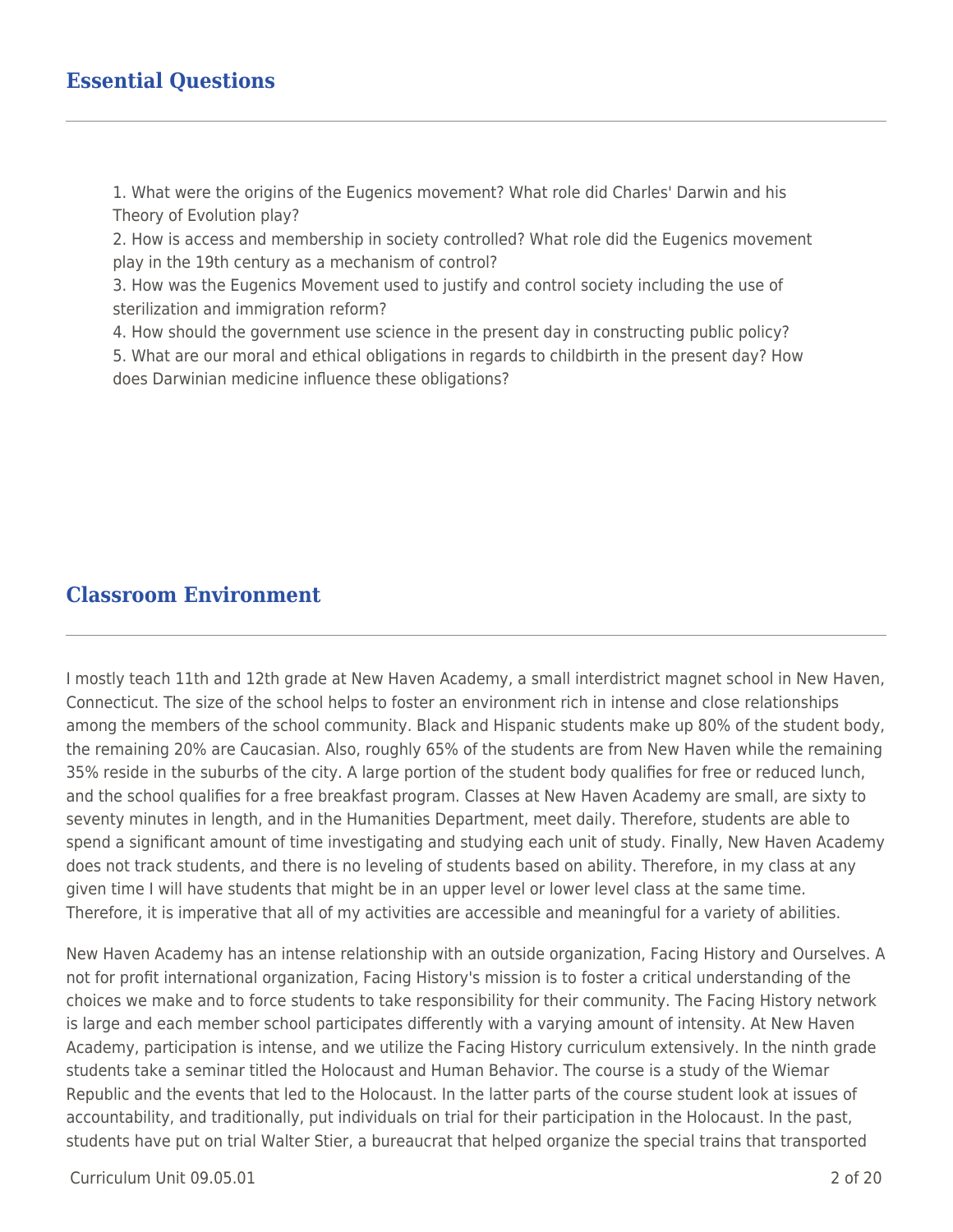the prisoners to the concentration camps, and Elwira Bauzer, a children's book author who wrote propaganda. In the tenth grade students take a course that applies the scope and sequence of the Holocaust course to three additional atrocities: the Armenian Genocide, Apartheid in South Africa, and the Rwandan Genocide. The basic goal of the second course is to examine the connections and patterns that emerge in history. In the twelve grade students study the Civil Rights Movement utilizing the documentary film Eyes on the Prize and complete an independent Social Action project. In this project students choose a local, national, or international issue, and design and implement an independent community service project to address the issue. It is in the eleventh grade that students study the Eugenics Movement and its role in constructing the 19 th century social fabric of the United States.

## **Scope and Sequence**

Facing History and Ourselves provides a particular scope and sequence as a basis for the curriculum that they write. Most of my units follow the same basic framework. Although this unit will not follow the framework as extensively as others, it will contain many of the same elements. The unit will be taught to my 11  $th$  grade Humanities class. This particular course is an examination of United States social, political, and cultural history from Reconstruction to the Present Day using both primary source historical documents and literature. By the time students take my class, they are familiar with Facing History and Ourselves, and will understand the vocabulary that is particular to that curriculum.

The general framework of a unit consists of the following sequence. To start, students examine issues of individual identity and their own role and place in the community. From here students move on to examine what is called We and They behavior. They explore the nature of group behavior and how access to the group is controlled. The third section is a historical case study. For the 11<sup>th</sup> grade, this will take the shape of examining the origins of the Eugenics movement and its impact on late 19 th century and early 20 th century America. The case study will also examine how several threads weave their way into American society throughout the 20 th century. These include immigration reform and forced sterilization laws that were legislated in the middle part of the century. Finally, the last portion of the scope and sequence is known as Choosing to Participate. The central idea here is to encourage students to utilize historical awareness and knowledge to make informed decisions about the present day. For this unit, students will engage in activities that allow them to explore the present day and evaluate the use of genetic testing. In the end, students will determine if genetic testing does or does not qualify as modern day eugenics.

Central to my teaching and to my classroom is the idea that the student plays and embraces the role of the historian. Therefore, my eleventh grade course is very much about teaching the historian's craft and preparing students to think like a historian. Consequently, my course is more about how to write history, than it is about the history itself. This is not to say that students do not learn US History. That is far from the truth. In my class students use the chronology of US History to learn how to research and write about the past and its relevance to the modern day. The general rule in my classroom is that students do not report what happened, they interpret what happened. Also, my end of course culminating project is a 10-15 page historical thesis. This is a graduation requirement, and all students must complete this paper to graduate from New Haven Academy. My course is very much focused on preparing students to write this paper well. The best way to accomplish this is to rely heavily upon primary source documents. This unit will be no different. Most of what the students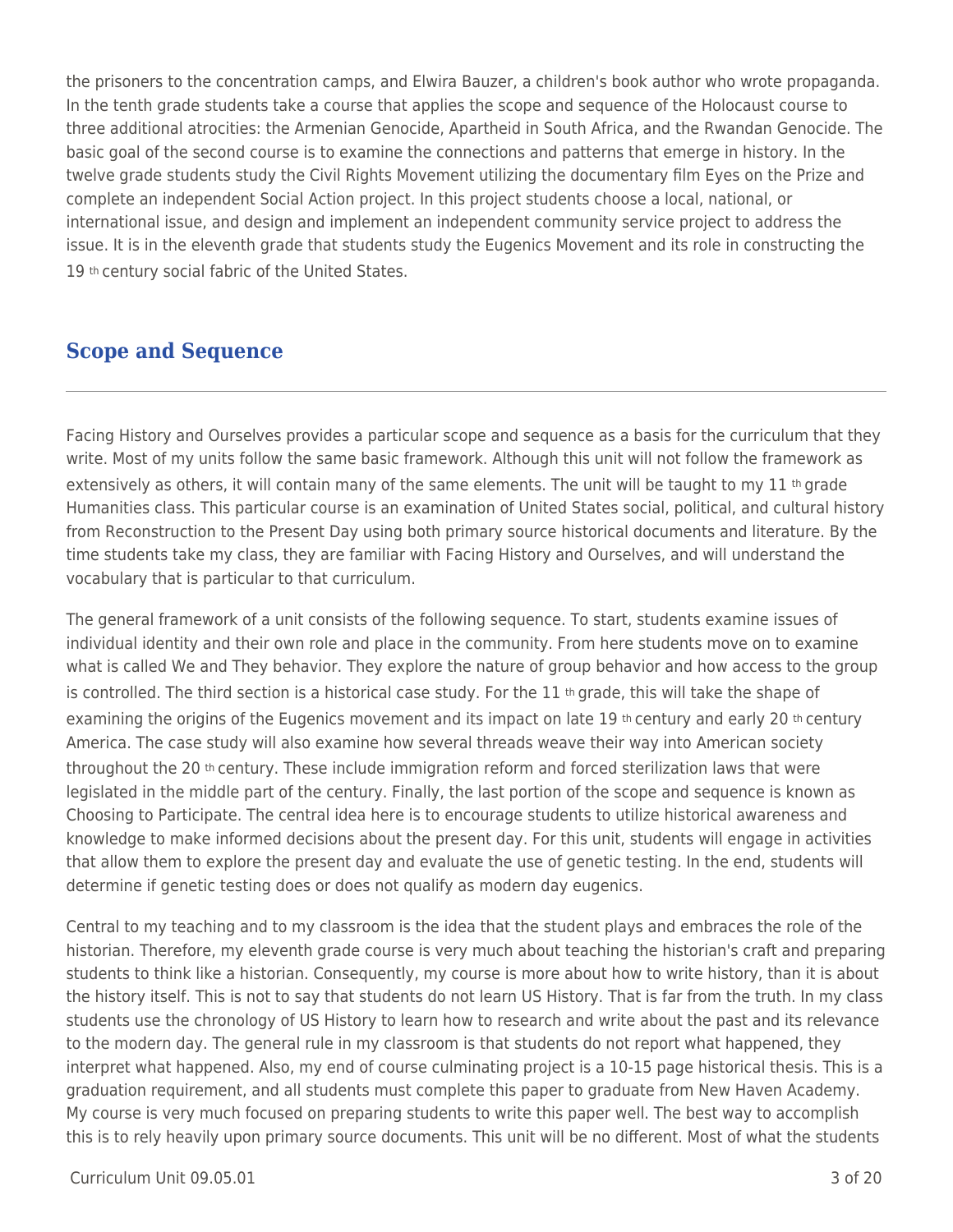will read and write about can not be found in the typical history textbook, and therefore, must be located elsewhere. In the body of this unit I will refer to several texts and documents and how to access them is appropriate.

# **The Process**

The unit will follow the above-mentioned scope and sequence. The unit is designed to take place over the course of several weeks, although this can easily be adapted to serve the needs of the individual teacher. Typically, the use of a journal is standard in a Facing History class. The journal is different from the regular class notebook. Into the journal go guided student reflections, notes, activities, and handouts. However, the journal is periodically read and checked by the teacher, and it becomes an instrument for conversation between the teacher and the student. Also, I require that students participate fully in my class. This does not mean that students necessarily have to orally participate in class, as that is merely one aspect of participation. The journal allows students to participate in a different manner, and allows the teacher to more accurately assess their learning.

#### **Introducing the Unit to the Students**

At times, students often feel as if they do not understand how individual lessons fit together to make a cohesive unit. It is important, therefore, to make sure that they understand the rationale and overarching purpose behind a unit, and for them to see where it is that they will end up. The initial activity plays a crucial role in understanding the structure of the unit, and also allows students to immediately play a critical role in the unit. Students will start this unit with a quick inquiry based activity using primary source documents. This will allow them to explore the themes of the unit, to develop questions of study, and to develop an investment in the unit as a whole.

To start, I think the most appropriate set of documents would be four excerpts from Charles Davenport's book Heredity in relation to Eugenics from 1911. I think the best way to examine each of the passages is to have students look for something specific in the text that allows them to access the material regardless of their reading and comprehension level. There are several different tasks that could be assigned to individual students based on their ability level. These could include any combination of the following: list all words that repeat themselves; underline nouns, circle adjectives and adverbs, square verbs; summarize the paragraph in a text message of one hundred characters or less; write a telegram to a friend of no more than 25 words. What each of these short tasks does is that it allows all students to access the material at their own level and participate in the lesson. Each task allows the student to determine the main idea of the passage at a level that they can work. A way to take this to another level is have students list the repeating words, the nouns, and the adjectives, and then have all students write new compound and complex sentences uses only these words. In the end, the class will end up determining the main idea of the passages while working on their writing skills.

The first passage appears at the very beginning of the work. Davenport wrote, "Eugenics is the science of the improvement of the human race by better breeding or, as the late Sir Francis Galton expressed it: "The science which deals with all influences that improve the inborn qualities of a race." The eugenical standpoint is that of the agriculturalist who, while recognizing the value of culture [environment], believes that permanent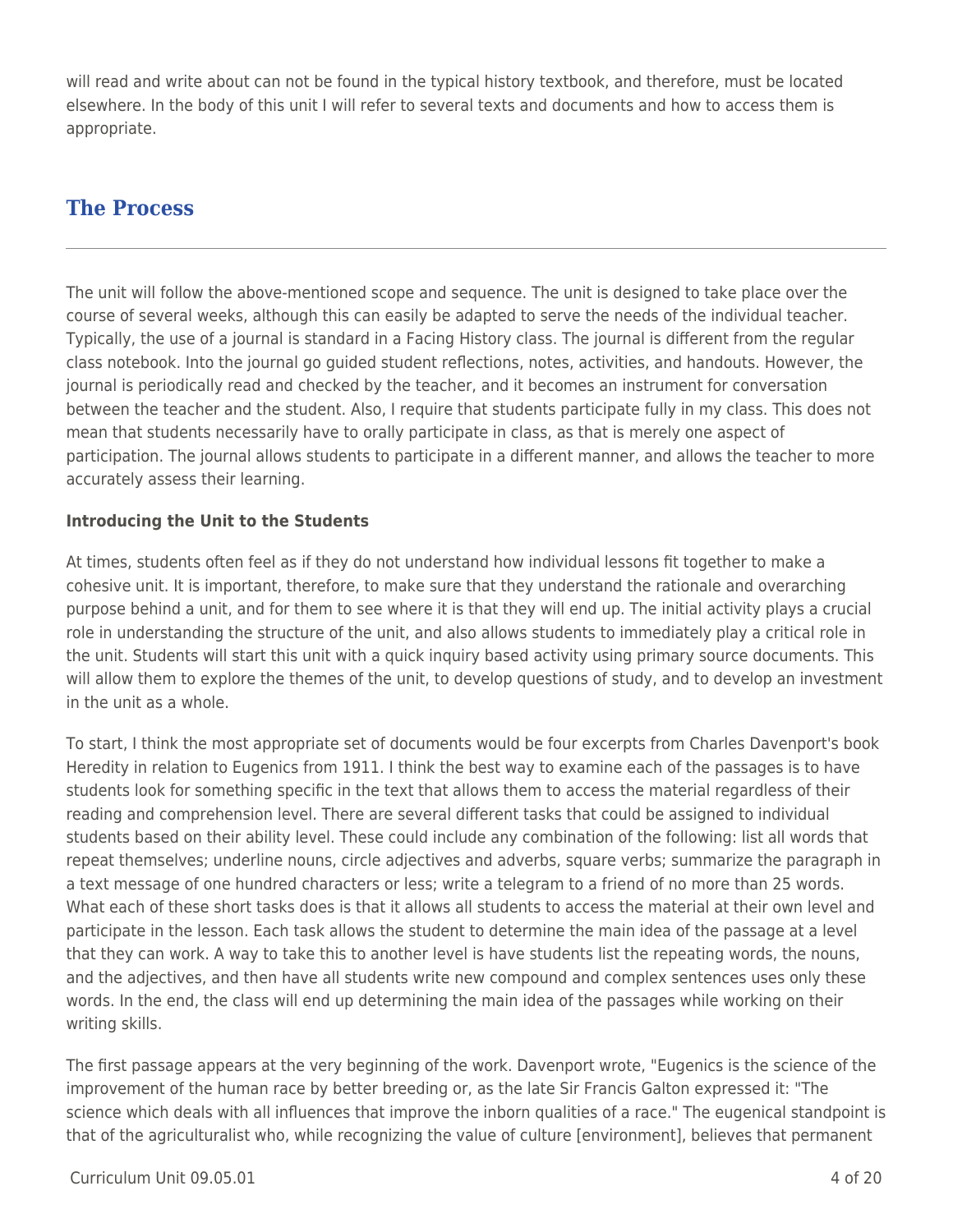advance is to be made only by securing the best "blood." Man is an organism--an animal; and the laws of improvement of corn and racehorses hold true for him also. Unless people accept this simple truth and let it influence marriage selection, human progress will cease." 1 In the very first paragraph of his book, Davenport is defining the parameters of Eugenics. His comparison of human reproduction to the controlled breeding of racehorses is perhaps the most revealing part of this passage. Immediately, Davenport is implying the amount of control that ought to be exerted over human reproduction, and in a way, he has reduced human reproduction to a task that must be completed.

The next three selections appear in the book much later. In the second, Davenport starts to examine how the immigrant is fundamentally different than those that already live in the United States. He wrote, "their is no question that, taken as a whole, the hordes of Jews that are now coming to us from Russia and the extreme southeast of Europe, with their intense individualism and ideals of gain at the cost of any interest, represent the opposite extreme from the early English and the more recent Scandinavian immigration with their ideals of community life in the open country, advancement by the sweat of the brow, and the uprearing of families in the fear of God and the love of country." 2 Davenport hints at the great change in migratory patterns that shifted during the early years of the 20 th century. Previously, most immigrants came from Northern and Western Europe, but that has shifted to be predominately Southern and Eastern Europe. He sees these new people as the "other" and is weary of the contributions that they will make to society.

His fears are summarized in the following passage. "Summarizing the review of recent conditions of immigration it appears certain that, unless conditions change of themselves or are radically changed, the population of the United states will, on account of the great influx of blood from South-eastern Europe, rapidly become darker in pigmentation, smaller in stature, more mercurial, more attached to music and art, more given to crimes of larceny, kidnapping, assault, murder, rape and sex-immorality and less given to burglary, drunkenness and vagrancy that were the original English settlers. Since of the insane in hospitals there are relatively more foreign-born than native it seems probable that, under present conditions, the ratio of insanity in the population will rapidly increase." 3 It is quite evident that Davenport is linking the social problems of the day that plagued urban America to the large influx of new immigrants. Here, it is also clear that there is a perceived link between social problems and personality traits and heredity.

In this next passage, Davenport asserts his solution to the current immigration peril. He wrote that, "if increasing attention is paid to the selective elimination at our ports of entry of the actually undesirable (those with a germ plasm that has imbecile, epileptic, insane, criminalistic, alcoholic, and sexually immoral tendencies); if agents in Europe learn the family history of all applicants for naturalization; if the luring of the credulous and suggestible by steamship agents abroad and especially in the south-east of Europe be reduced to its lowest limits, then we may expect to see our population not harmed but improved by this mixtures with a more mercurial people." 4 In this passage Davenport is clearly proposing limiting the number of new immigrants and placing harsh restrictions on any new immigrant population. He is also indicating that the continued prosperity of the United States is dependent upon better state control over breeding patterns.

This might seem like a strange way to introduce the material, starting off with material that does not actually happen first - there is much that happens before this publication. However, it seems to be a great inquiry based learning tool. By that, it summarizes so much about the Eugenics movement so succinctly, that unpacking the reading allows students to start developing questions. The book is old enough that it is now in the public domain, and can easily be accessed via Google books.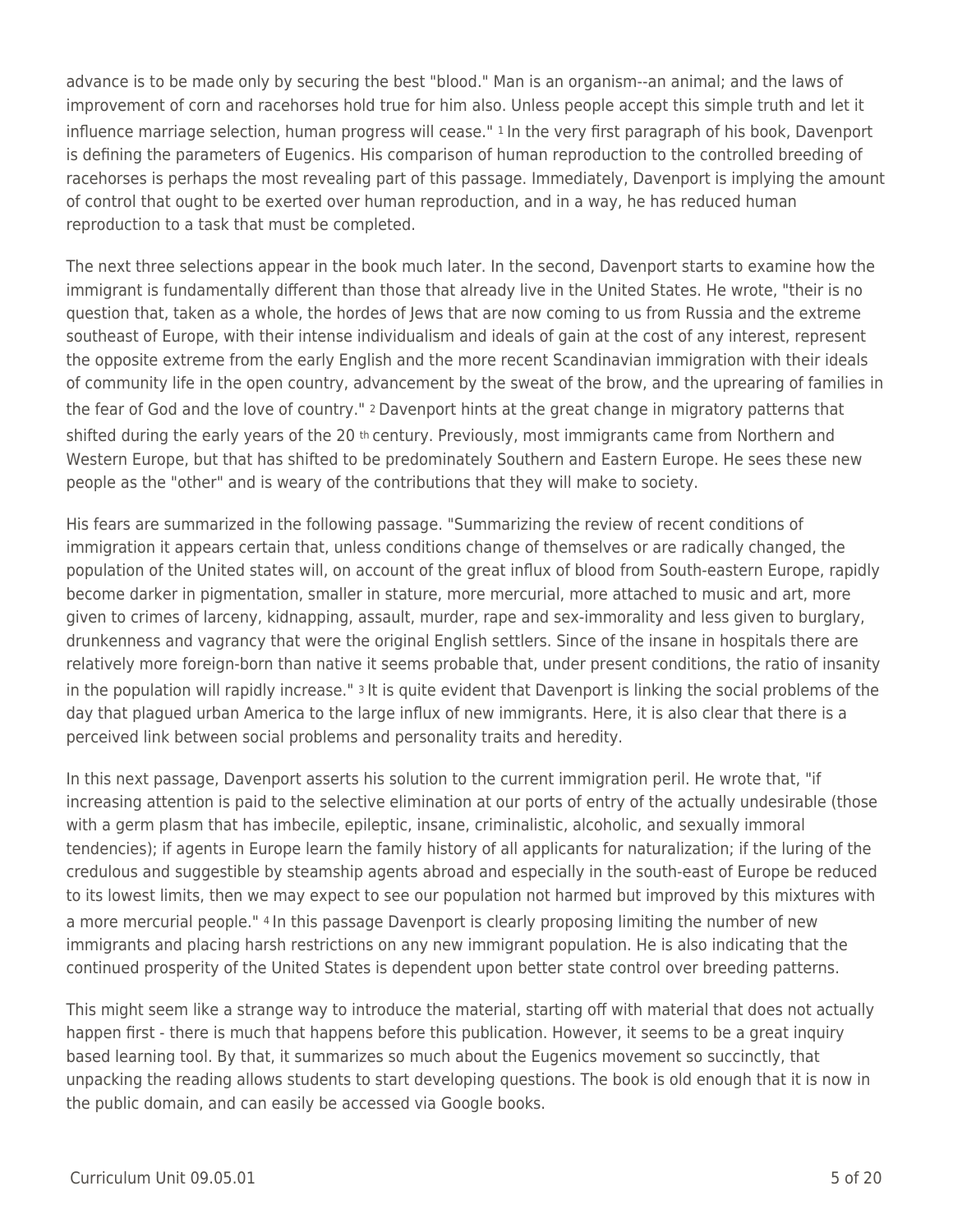#### **Foundations of the Eugenics Movement**

The first section of the unit is an exploration of race theory and the beginnings of the Eugenics Movement. It will allow students to explore the origins of the movement. It is important to note that this part of the unit is mostly about the late 19 th century, and leads up to the publication of Davenport's book in 1911.

To explore the foundations of the Eugenics movement and its origins, I think it is best to examine closely a few key resources. Through these resources, students will be able to discern the primary concepts that the movement is built upon. To get to this point, a few principles need to be addressed. To begin with, 18 th century science was vexed with trying to figure out the source of mankind's differences. This was very much a product of the Enlightenment and the Age of Reason. It is out of the Enlightenment that modern science, and the Eugenics Movement, will emerge. The first principle to understanding the Eugenics Movement is to understand the question of why we are different. Some interesting class work can emerge out of pondering its possible answers, and provides an interesting exploration of our identity. A great resource to utilize with students to begin this conversation is a poem by James Berry titled "What do we do with a Variation". The poem can be found in the Facing History and Ourselves resource book Race and Membership. It is a short piece, only six stanzas of three lines. At the beginning it presents the question "what do we do with a difference?" and then provides the reader with several possible answers. These include: discuss its oddity, ignore it, poke it with a stick, clobber it to death, look at it with awe, work for it to disappear, pass it stealthily, will it to become like ourselves, or change route away from it. For the author, these are all inadequate responses, and he finishes his poem by stating that we ought to "let application acknowledge it for barriers to fall down?" A simple process to use with the poem in the classroom is to first have students read the poem aloud. Then have them choose which answer they agree with most. This provides an easy way to have all students participate and interact with the poem. The poem itself calls into question the nature of human identity, and seeks to answer one of very questions that Eugenic scientists sought out. These questions include why we are different, and secondly, how to improve the human race. The poem examines how humans ought to interact with each other, and how to exist in the same social sphere as each other for the mutual benefit of each other.

The next source that students should examine that will help them understand the principles of the Eugenics Movement is a diagram created by Petrus Camper in the late 18 th Century. This work, titled "The progression of skull and facial expressions - from monkey, through black, to the average European and then thence to the Greek ideal-type." The drawing is an example of how in modern times racism adopted a "neo-classical male aesthetic, encouraged by anthropologists who liked to contrast natives and Europeans based on their resemblance to or differences from the idealized Greeks." 5 Man was measured in worth based on his relative resemblance to the Ancient Greeks; often regard as the father of our modern civilization. Although much is owed to the Ancient people of Egypt and Mesopotamia, it will be from the Greeks that much of our Modern society is rooted in. Specifically, their ideas about philosophy, education, art, and government all permeate our modern structures. The picture is a series of five skulls, each with a corresponding picture of a face. The skulls progress from left to right, small to big, uncivilized to civilized. In the classroom, the following activity can help students begin to dissect and understand a visual source. First, project the image on an overhead and distribute a copy of the image to each student. On the student version be sure to leave ample room for students to take notes. Next, on the handout students should create two columns, observation and interpretations. Have the students spend a few minutes describing what they see in the image. Literally, they should write a description of what the image looks like. Have students share out their ideas, and write a list on the board. Next, based on the student observations, have them discuss what these mean. Here, they begin to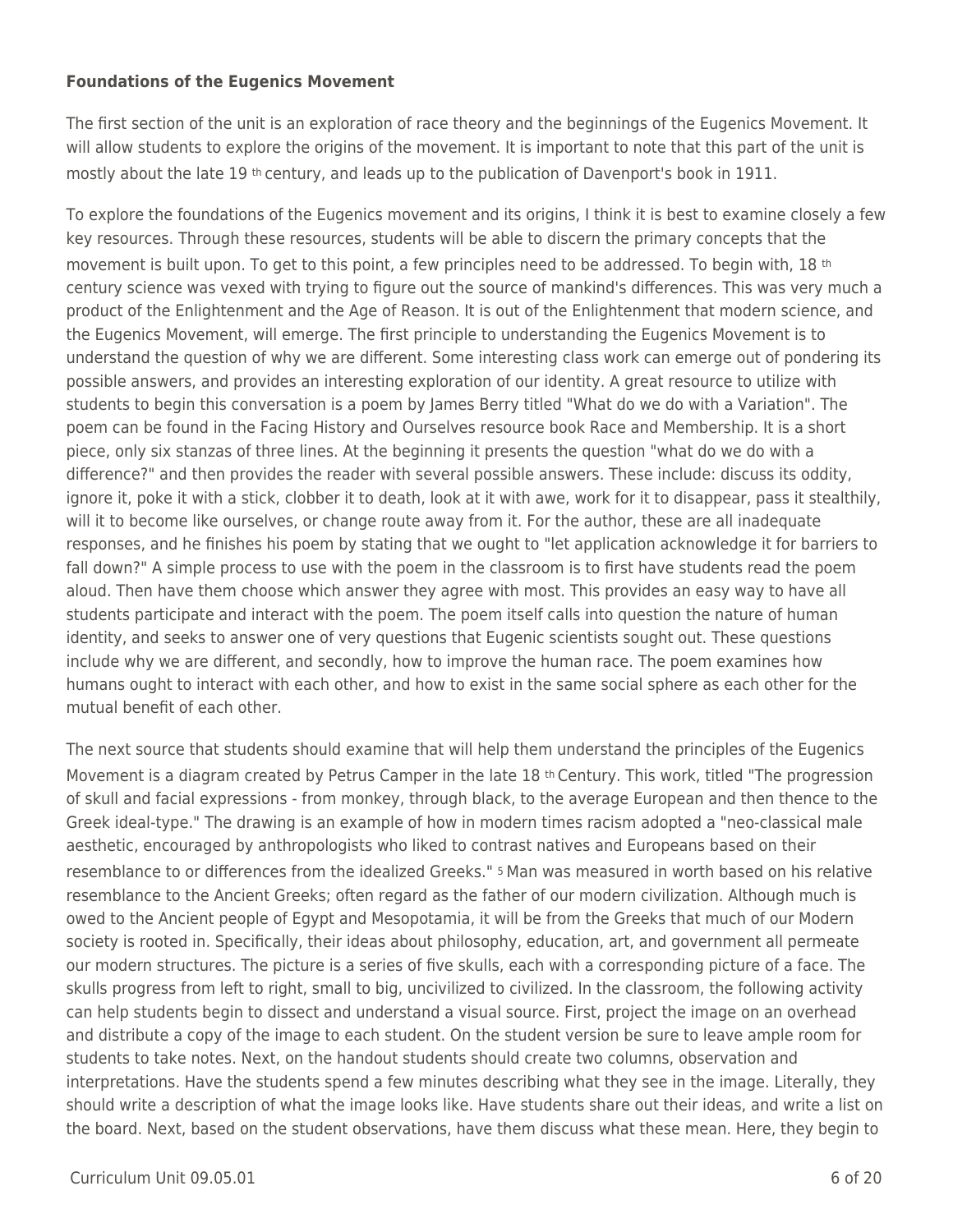analyze the drawing. The final step is to have students name the drawing with a brief descriptive title, and then share out their ideas. This allows student to synthesize the discussion, makes sense of the drawing, and summarize the resource. Only at the end should the students be told the real title of the drawing; otherwise, their perspective and creativity is disrupted. A copy of the drawing can be found on page 45 of the Facing History and Ourselves resource guide Race and Membership in American History: The Eugenics Movement.

The next part of the unit is an examination of a Samuel Morton's work Crania Americana. Published in 1839, about fifty years after Petrus Camper's drawing, this work further confirms Campers conclusions about the nature of man. Yet this work was based on a sound scientific study. Whereas Camper measured the facial angles of various skulls, Morton measured the volume of the cranium using mustard seeds. In the Facing History Resource book, Race and Membership, there is a brief excerpt on pages 47-49. In these brief pieces, Morton provides a short description of the various races found around the world. To use in the class, have students choose one of the four passages. In their journal they should make a list of the positive and negative traits that Morton attributes to each race. Next, have the student write their lists on a piece of chart paper. At this point students will be able to discuss the study and analyze Morton's findings. In brief, Morton assigns more positive attributes to what he considers the more desirable races, and more negative attributes to the less desirable races. What is particularly important in the context of the Eugenics movement is the idea that these traits are somehow linked to a person's race. For instance he asserts that Mongolians are imitative, Native Americans restless and revengeful, and Africans joyous, indolent, and the lowest grade of humanity. Because Africans are also imitative, they readily acquire mechanic arts. This became a powerful scientific proof that the slave was well suited for his lot in life, and in the years after slavery, a powerful tool to justify keeping the former slave tied to the land.

Consider discussing with students the importance and weight that is placed on scientific studies. What is the danger is using science to determine human worth and abilities? How, as regular people, speak out against science? It seems that the only effective way to refute a scientific study is to use another scientific study. Clearly, that is not within the realm of possibility for most regular people. We do not have the authority to argue against a discipline, and access to that discipline was limited to only a privileged few. The general public, therefore, is left without recourse.

 $C$ urriculum Unit 09.05.01  $\overline{2}$  of 20 Craniometry was a popular scientific endeavor in the 1800's, and the public generally accepted its findings, as well as the idea that the races of man, by nature, could be ranked. Stephen Jay Gould asserts that the "white leaders of Western nations did not question the propriety of racial ranking during the eighteenth and nineteenth centuries. In this context, the pervasive assent given by scientists to conventional rankings arose from shared social belief, not from objective data gathered to test an open question." 6 When Morton did present his findings and he "provided clean objective data based on the largest collection of skulls in the world." 7 His conclusions would become almost irrefutable. However, Gould also points out, rightly so, how Morton's conclusions were in fact baseless, and is quite suspect. Morton was a great finagler, although Gould asserts that Morton's claims were not conscious fraud. Nonetheless, his research was greatly flawed. First, he included some races and omitted others, selectively, which skewed the results. For instance, he included Inca Peruvians to decrease the Indian average but deleted Hindus to raise the Caucasian. Second, his measurements were imprecise, and when given the opportunity, he changed his methods, but not the expected results. Third, Morton never allowed for a different interpretation of the data, and instead, was convinced that variation in skull size was representative of differing innate abilities. Fourth, he omitted data and misreported his averages, always in favor of his desired result. However, Gould still holds that Morton did this without conscious manipulation. Instead, Gould asserts that Morton was influenced by his a priori conviction. 8 And yet, because the public regarded him as the great objectivist of his time period, his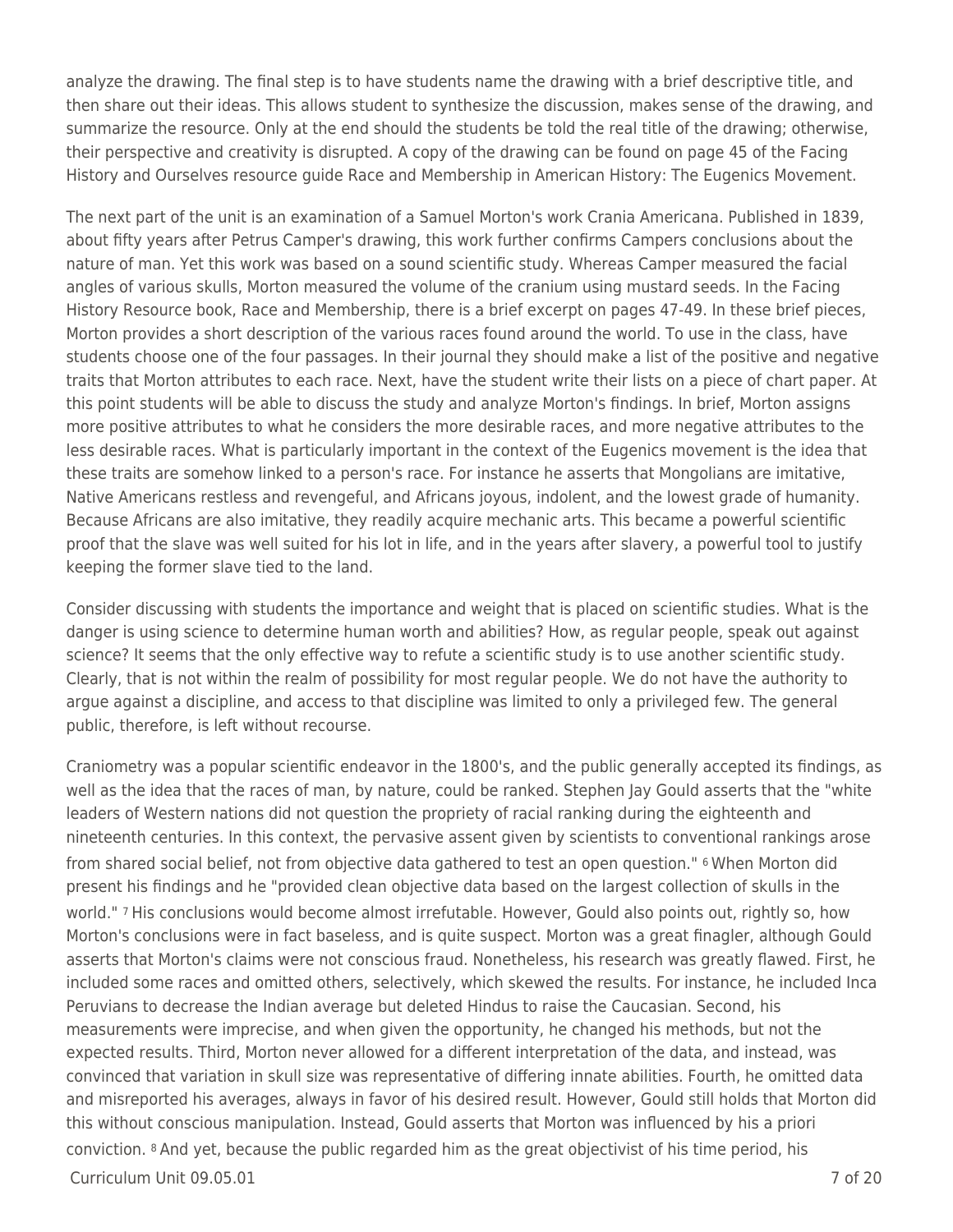conclusions were widely accepted and used to promulgate the vicious segregated society of the Jim Crow South.

The final piece of this brief introduction to Eugenics could revolve around Sir Francis Galton, the founder of Eugenics. Interestingly, Sir Francis Galton was Charles Darwin's half-cousin. Although the two men would have little contact growing up, as established scientists, they had some correspondence. It is these letters that could be useful in a classroom setting. Students benefit greatly from analyzing a primary source document, and letters are often the most accessible documents. In a letter written to Darwin in December 1859, Galton offers his admiration of Darwin's work On the Origin of the Species. Galton wrote, "Pray let me add a word of congratulation on the completion of your wonderful volume, to those which I am sure you will have received from every side. I have laid it down in the full enjoyment of a feeling that one rarely experiences after boyish days, of having been initiated into an entirely new province of knowledge, which, nevertheless, connects itself with other things in a thousand ways." <sup>9</sup> Ten years later, Galton again writes Darwin, and makes reference to Darwin's work on evolution. In December 1869 Galton wrote, "I used to be wretched under the weight of the old-fashioned arguments from design, of which I felt, though I was unable to prove myself, the worthlessness. Consequently the appearance of your Origin of Species formed a real crisis in my life; your book drove away the constraint of my old superstition as if it had been a nightmare and was the first to give me freedom of thought." 10 Both of these excerpts provide real insight into how Galton regarded Darwin and his work. In the first quote, Galton is reminiscent of how it felt to discover and learn something for the first time, and is overwhelmed by this emotion. In the later letter, Galton asserts that the Origin of the Species woke him from a nightmare of constraint, and allowed him to see the world in a different manner.

Darwin had written a congratulatory letter to Galton on the occasion of the publication of Galton's own book, Hereditary Genius. Galton opens his letter with words of admiration for Darwin. He wrote, "It would be idle to speak of the delight your letter has given me, for there is no one in the world whose approbation in these matters can have the same weight as yours." 11 Although the two men would not work together, it is quite evident that the men new of each other, and regarded the other's work as incredibly important. Although it would be unwise to state that Darwin's book inspired or caused Galton to develop the science of Eugenics, I think it would be prudent to assert that the publication of the first heavily influenced Galton's work. Even beyond the theory of evolution, I think Galton felt liberated by the idea of a new theory being able to emerge. I also think that it is an important part of the story. Neither of these men wrote their books in a vacuum, but each was heavily influenced by the surrounding world. The 1800's were a period of great discovery, in science and in philosophy, and these two men were a part of that world. In the classroom, students could certainly read and analyze these letters.

Another consequence of Darwin's work, is the often attributed phrase "survival of the fittest." While Darwin does in fact use this phrase in one section of his book, he intended the phrase to be a synonym of his own term "natural selection." Furthermore, it was Herbert Spencer that coined the phrase, and it would be other influential members of society that would alter Darwin's original idea. Social Darwinism would emerge in the later 1800's and would encourage the application of Darwin's theory of evolution to man and his relative worth in society. That is to say, it became a justification for why the poor were poor and the rich were rich. It also became a useful tool in the creation of an economic caste system. And although there was social mobility, only those who pulled themselves up by their bootstraps, who worked hard, would benefit. The poor were dubbed unfit, and blamed for their lot in life. Certainly, this could be an area that could be further explored, and definite connections between this unit and the already established framework of US History are present. However, these connections will only be mentioned, and not explored with great depth.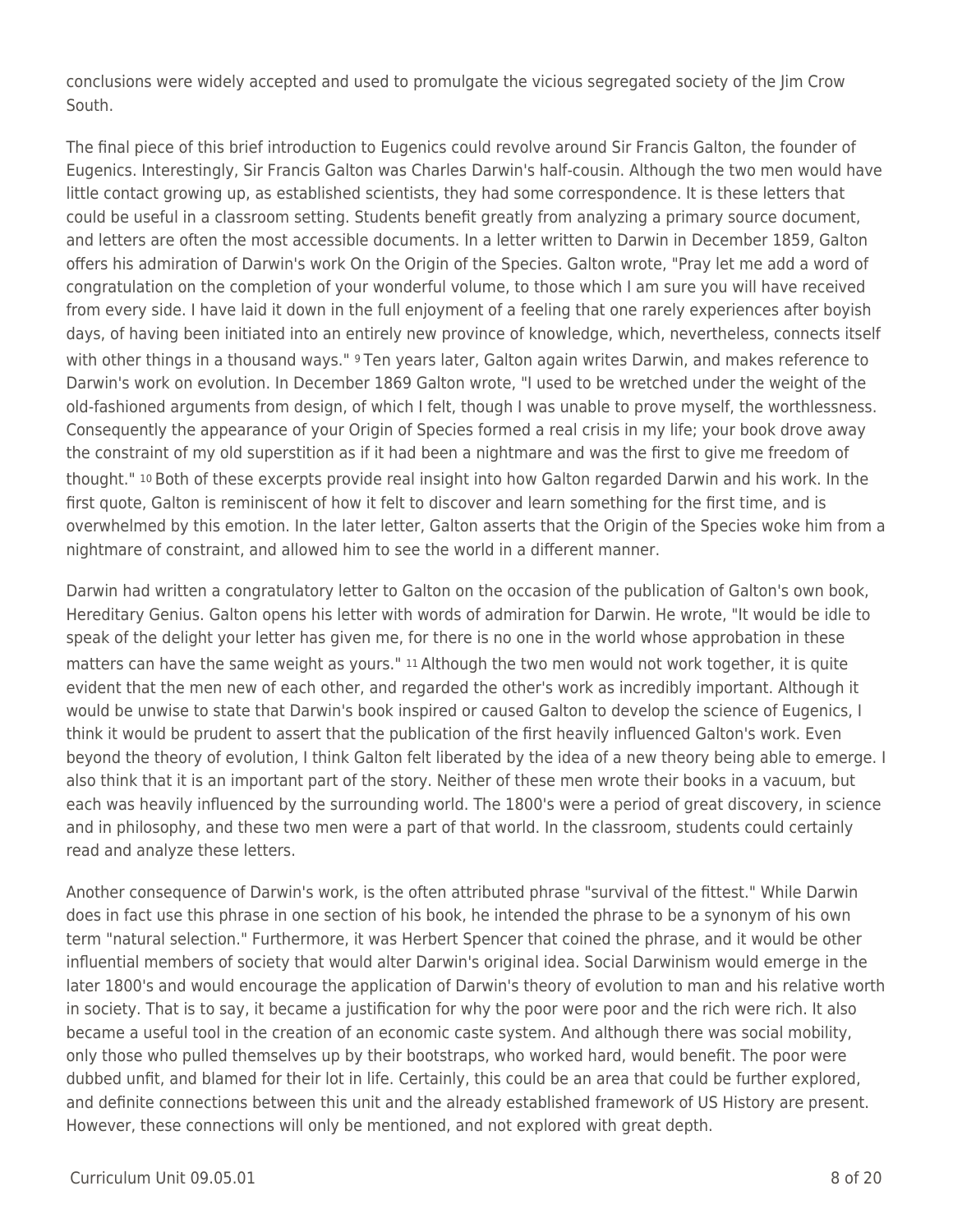#### **Eugenics in the Public Sector**

This section of the unit will deal with how the Eugenics movement crept into national consciousness and began to influence public policy. This portion of the unit will focus on two of these policies: forced sterilization and immigration policy.

#### Sterilization Laws

In the early part of the 20<sup>th</sup> century a new technique emerged as a mechanism of control over those deemed to be undesirable: forced sterilization. In many states, laws were created that would allow for the sterilization of criminals that fit certain criteria. On April 22, 1927, the case of Buck v Bell was argued before the US Supreme Court. In his decision, Justice Holmes provides a very brief overview of the case. "Carrie Buck is a feeble-minded white woman who was committed to the Sate Colony above mentioned in due form. She is the daughter of a feeble-minded mother in the same institution, and the mother of an illegitimate feeble-minded child." Virginia law allows that in certain cases, where the health of the patient and the welfare of society may be promoted, sterilization of mental defectives may be performed. This would be in the form of vasectomy in males and salpingectomy in females. The justification of this law is clearly reasoned. The state had under its guardianship many defective persons, who, if released into the public, would become a menace, but if sterilized, this danger would be mitigated. 12 The impact of eugenic thinking becomes quite present in Holmes's next statement. He asserted that, "experience has shown that heredity plays an important part in the transmission of insanity, imbecility, etc." Holmes is one of the leading intellectuals in the United States; his approval of the Eugenics is critical in allowing the movement to sustain itself. And although this case is decided in 1927, after the immigration reform acts of 1924, it stands as a symbol of Eugenics being accepted by mainstream society. Later in the decision when Holmes asserts that "three generations of imbeciles are enough" he is subscribing to the idea that the State has a role to play in creating social order and can impose on society rules and regulations meant to promote its healthy existence. The court upholds the lower courts decision.

Interestingly, several facts are left out of the decision. To begin with, Carrie Buck's mother was a patient at the mental institution, who had three children of uncertain parentage. The institution argued that this qualified the mother as having a record of prostitution and immorality - two traits that were though to be linked to heredity. Carrie was placed into foster care, and schooled successfully. Later, Carrie was deemed incorrigible and feebleminded, and gave birth to an illegitimate child. Both Carrie and her daughter were then institutionalized and sterilized by tubal ligation. What is not mentioned in the court's decision is that in all likelihood Carrie Buck was raped by the nephew of her foster family, and in an effort to save their own reputation, Carrie was institutionalized. Secondly, her lawyer was inept, and did not adequately represent Carrie at her trial. Regardless of the circumstances of the case, Holmes believed in Eugenics and it potential positive impact on society. Because of the ruling, dozens of states would later add sterilization laws to their books.

In the classroom, students might struggle with understanding the text of the court case. It is important therefore to give them the tools to decipher the opaque language used in legal writing. Here is a simple process. Students should be given a copy of the text that they can write on. First, they should read through the document. As the read they should use an active reading protocol and highlight important information. They should then code the highlighted material. I like to have them use the following markings; ! for something surprising; ? for a question: \* for something important; and arrow for a connection. They then have to explain. If they coded something with a question mark, they should then write the question. If they found a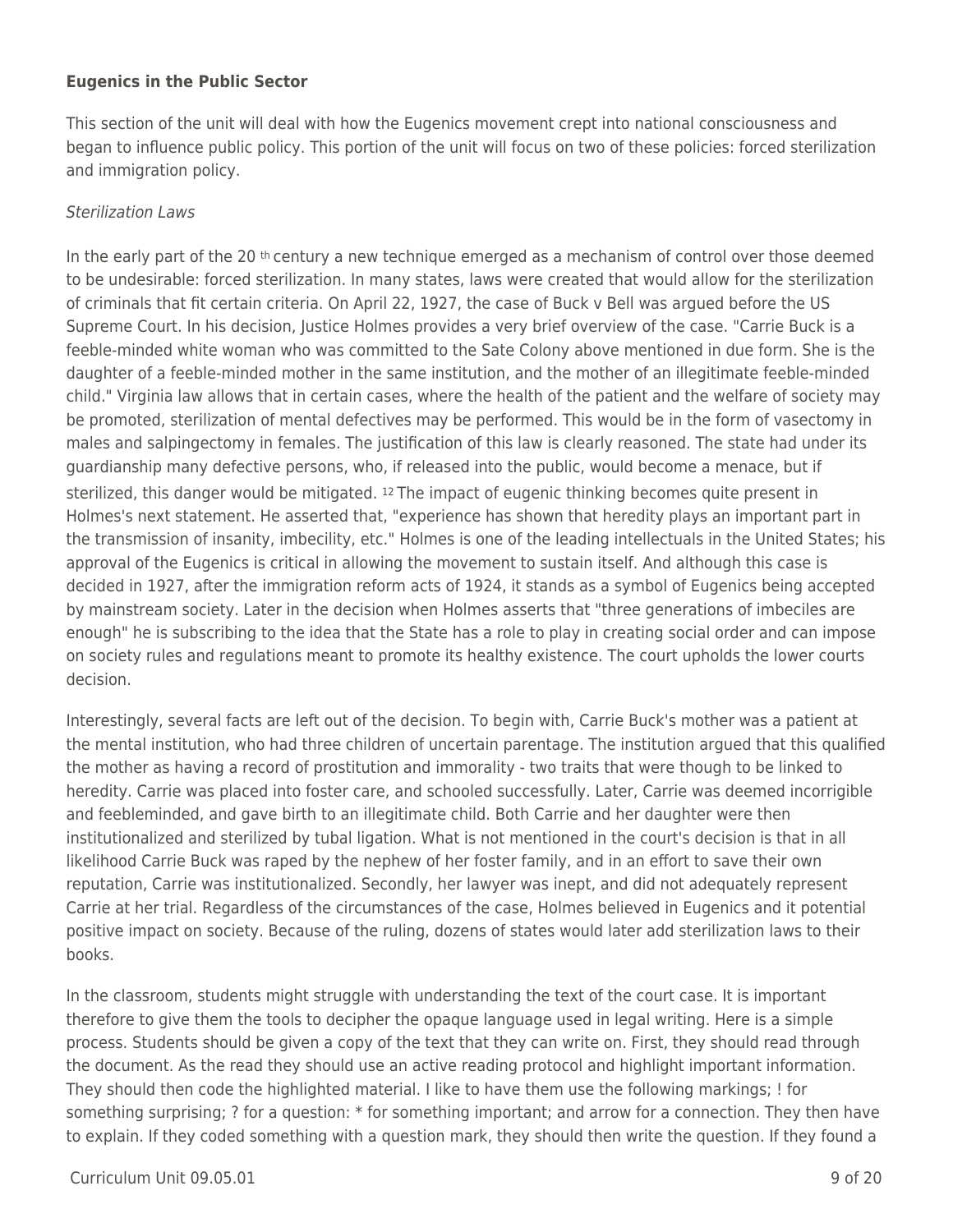passage important, they should then explain why it was important. This allows students to interact with the material and begin to analyze it. Also, it forms the basis of a discussion. Students then have concrete material to discuss and talk about with each other in a group setting.

What is of particular interest in the instance is the extent that Eugenics has crept into national consciousness, and in the 1920s no longer exists in purely the scientific sphere. Take, for instance, one of the greatest pieces of American Literature, The Great Gatsby. Written by F. Scott Fitzgerald in 1925, the novel examines the social fabric of the upper crust of society in the mid 1920s. The novel depicts the conflict between old money and new played in love affair between Daisy Buchanan and Jay Gatsby. Fitzgerald presents a few small, and yet very important, glimpses at how Eugenics began to creep into the consciousness of society. First, he was preoccupied wit the idea of the egg; several time in his novel he comments on the presences of an egg, whether it being the use of the word egg, or yolk; the novel explores the conflict that exists between West Egg and East Egg, two distinct neighborhood of Long Island. It seems a bit trivial, but Fitzgerald was concerned with the nature of man, and was exploring the nature of man's qualities, and whether they are born into him or acquired.

A more obvious presentation of eugenic thought is early in the novel when Tom Buchanan, Daisy's husband, implores that Nick ought to read Goddard's newest work The Rise of the Coloured Empires. Tom seems to believe in Eugenics, and although he might not understand it completely, he asserts that he is worried about the future of his race. He hints at his race's importance in the world and the contributions it has made to society. Tom will try to explain the importance of this work, failing miserably, and only be successful at proving that he knows it is based upon significant scientific work. Whether or not Fitzgerald approves of Eugenics is beside the point. What is important is that Eugenic ideas appear in his novel. It is part of the national consciousness at this time, and people most likely would have at least heard of Goddard's work.

#### Immigration Policy

The late 19 th century saw an unprecedented amount of immigration into the United States. At first, this was welcomed, and immigration was encouraged. In fact, the Statue of Liberty herself, the very symbol of freedom, on her podium exalts the virtues of the United States and her immigrants. Emma Lazarus wrote the following words: "Give me your tired, your poor, / Your huddled masses yearning to breathe free / The wretched refuse of your teeming shore / Send these, the homeless, the tempest tossed to me. / I lift my lamp beside my the golden door." And immigration flourished. But overtime, immigration shifted from being mostly a Northern and Western European endeavor to being a Southern and Eastern European one. And in response to this, the United States reformed how it regarded its newly arrived immigrants. Immigrants would be tested, with the unhealthy being remanded into quarantine. However, the greatest change in immigration policy came in 1924 with the passage of sweeping immigration reform laws by the US Congress. These laws would establish a quota system that would allow only a limited number of immigrants from each country into the US each year. The quotas were based on the 1890 Census, and therefore skewed in favor of the Northern and Western European immigrants. It was a necessary step to address what Francis Sargent, the Commissioner General of Immigration would call an "immigration peril."

But immigration control was not new to the United States. Over time, the government had slowly placed limits on who would be allowed to enter the US. Whereas from 1789 to 1875 there was no limit placed, over the next thirty years, this would change. Here is a summary of these limits: 1875 - no convicts or prostitutes; 1882 - no idiots, lunatic, anyone requiring public care, no one who cannot pay a head tax of 50 cents; 1882-1943 - no Chinese; 1885 - no cheap contractor laborers; 1891 - No immigrants with contagious diseases, no paupers, no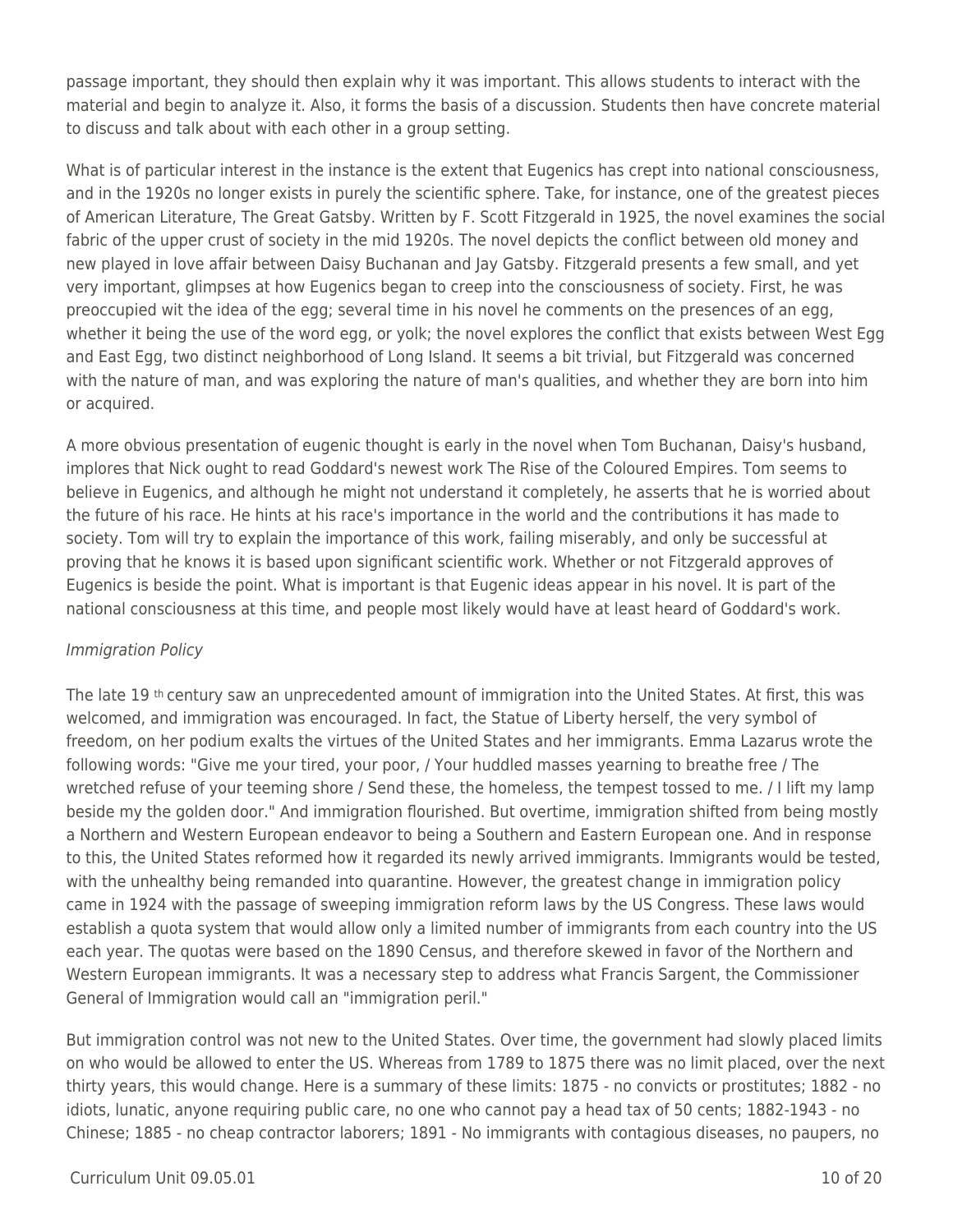polygamists, and medical inspection begins; 1903 - no epileptics, no insane persons, no beggars, and no anarchists; 1907 - no feebleminded, no children under 16 unaccompanied by parents, no immigrants unable to support themselves because of physical or mental defects; 1917 - no immigrants from most of Asia and the Pacific Islands, no illiterate adults. 13 In 1875, it is almost understandable that the government would begin to limit immigration, especially with the small limits that were placed. However, what become evident is that over time, the limits placed on immigration are the very social conditions that the Eugenicists were fighting against. It is the immoral and undesirable who were targeted. A simple exercise to use with students is to have them identify the limits that they feel were the most reasonable, and those that were the most unreasonable, and explain their reasoning. This could create a fruitful impromptu debate or discussion.

The debate in Congress over the National Origins Act was fierce, and it offers a glimpse into the mindset of the American Public. Since the early 1900s the public had been crying for more immigration control, as evidenced by the Immigration Restriction League and its victory in 1917 in limiting immigration. I have decided to include some brief excerpts from some of the bills supporters. To begin, Calvin Coolidge, who would sign the bill into law, stated to the American people that, "Restricted immigration is not an offensive but purely a defensive action. It is not adopted in criticism of others in the slightest degree, but solely for the purpose of protecting ourselves. We cast no aspersions on any race or creed, but we must remember that every object of our institutions of society and government will fail unless America be kept American." Coolidge's defensive action is an attempt to protect America, a sentiment echoed by members of Congress. Ira Hersey described America as "a mighty land settled by northern Europe from the United Kingdom, the Norsemen, and the Saxon, the peoples of a mixed blood. The African, the Orientals, the Mongolians, and all the yellow races of Europe, Asia and Africa should never have been allowed to people this great land." America is regarded by these men as a land of Caucasians, and threatened by the recent influx of foreigners.

The general feeling is that assimilation into American Culture is not possible. From the eugenic standpoint, this is because the most important trait that America values, hardwork, is not teachable. The new immigrant, by heredity nature, is more given to laziness and immoral behaviors, and therefore cannot be assimilated fully. The idea of the melting pot, according to Grant Hudson, "has proved to be a myth. We are slowly awakening to the consciousness that education and environment do not fundamentally alter racial values." If the melting pot was a mythical being, then the prospect of assimilation for immigrants was improbable. Clarence Lea would then add that it "to avoid further racial antipathies and incompatibility is the duty and opportunity of this Congress. The first great rule of exclusion should prohibit those non-assimilable. Our own interests, as well as the ultimate welfare of those we admit, justify us in prescribing a strict rule as to whom shall be assimilable. We should require physical, moral, and mental qualities, capable of contributing to the welfare and advancement of our citizenship. Without these qualities it would be better for America that they should not come." <sup>14</sup>

I have chosen to only include brief excerpts from the debate in Congress. In the Facing History Resource book are more complete pieces of the debate, and in the Congressional Record, the complete transcripts of the debate could be found. However, these brief excerpts do a good job of showing the student what the general sentiment of the time period.

#### **Genetic Testing and Eugenics in the Modern Day**

It might seem strange at this time in the unit, but I think it would be a useful to define eugenics, not as Galton or Davenport defined the term, but what the term has come to mean in the present day. In his article "Screening for disability: a eugenic pursuit?" John Gillott offers the reader a couple variations on Galton's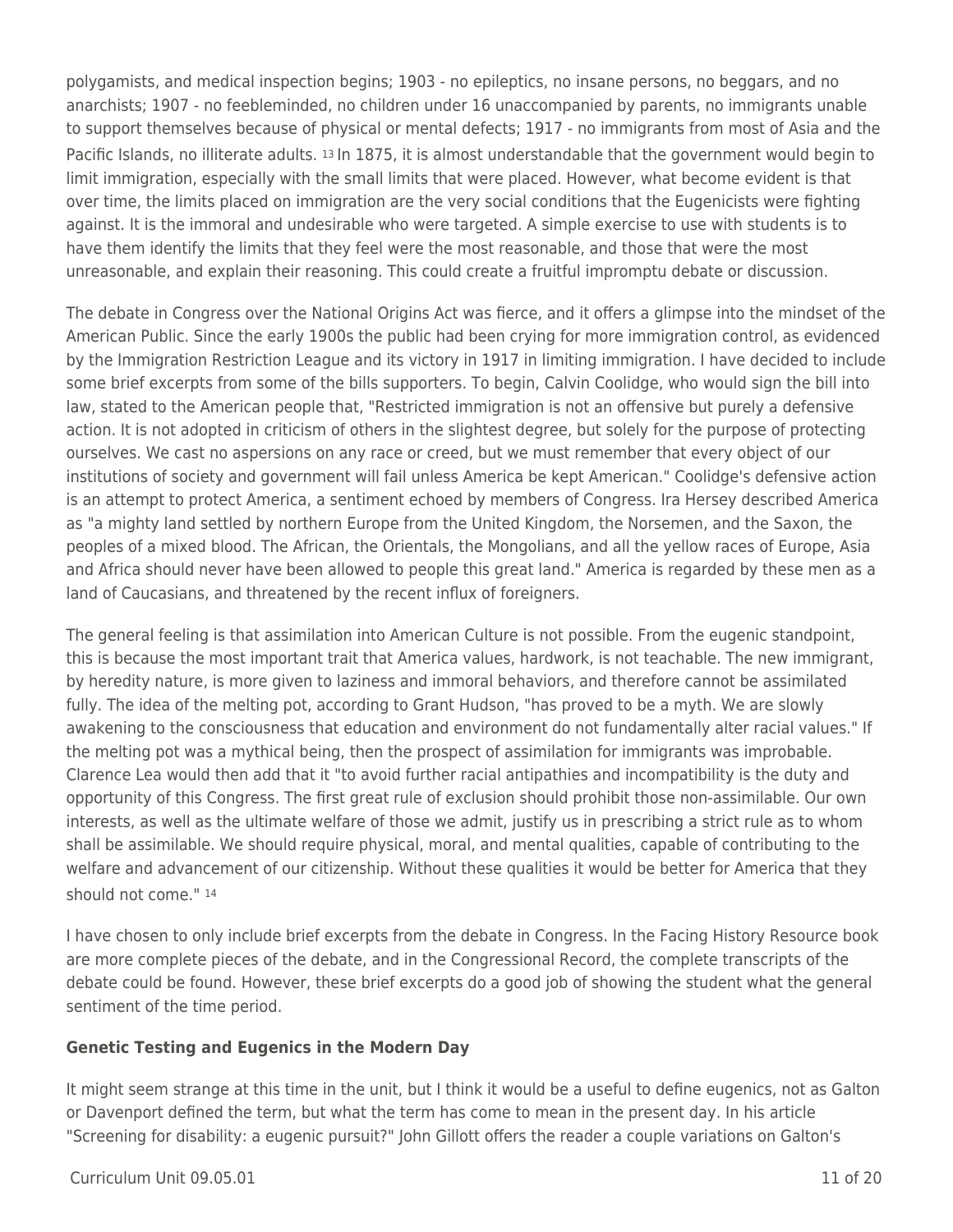classic definition. While Galton stated that eugenics was the study of the biological and social factors that improve the inborn qualities of human beings and of future generations, Gillott adds that a modern definition might be any policy that alters the composition of the human gene pool. Some critics would alter this definition just slightly, but adding that eugenics is about humanity changing the gene pool by specifically reducing the incidence of genetic disorders, whether by the policy or the aggregate of individual decisions that bring this about. There was a vast difference between then and now - in the early part of the 20 th century the movement was a state led reductionist approach seeking to alter the gene pool. In the modern day, one could argue that genetics research is aimed at identifying medical diseases, and represents a biological approach to biological problems, and since it is not a reductionist approach, is therefore not a eugenic approach either. The ethical dilemma presented by eugenics hinges on the definition of the science itself. The first activity in this part of the unit could be for a class to create a suitable, working definition of the term and determine what should be considered eugenics. I would try to encourage my students to include the following elements in their definition. To begin, eugenics was thought to be a scientific theory that if applied correctly, improves humankind. Second, eugenics was not only a biological, but also a social theory. And third, and this part is quite debatable, eugenics is a state or community endorsed and promoted theory.

My worries in writing this part of the unit is that it can be very difficult to teach a subject that is so open-ended and controversial in the classroom. My overall goal, therefore, is to avoid becoming preachy about the dangers of a modern day eugenics movement, and to allow students to examine the materials and arrive at independent conclusions about the present day. As a teacher, my primary goal is to teach student how to think and write critically, not to indoctrinate them with a particular interpretation of history.

In my research I cam across what I think could be a very useful resource in the classroom. Written by Richard Lynn, Eugenics: a Reassessment is a fascinating exploration of the movement. His overarching thesis of the book is that eugenics has been discredited in the modern day, but that the theory is essentially correct, and if used properly, could ensure the continued prominence of an industrialized country. Certainly, he takes what many would consider to be a controversial view; but it is this controversy that makes his book such a useful resource. Lynn is a Professor Emeritus at the University of Ulster. For the purposes of this unit, I think the best approach is to examine his work in parts. First, he outlines the objectives of the eugenics movement, and an examination of those objectives will certainly help students. Second, he presents logical arguments for the implementation of a new eugenics in specific regards to intelligence, mental retardation, mental illness, personality, and psychopathic personality, and genetic diseases and disorders. In the final part of his book he also presents a plan to control the child birthing process and limit child bearing to those determined to be fit. The point here, if used in the classroom, is it allows students to critically analyze a modern day eugenics program, and determine its worth in society.

Lynn asserts that eugenics is a useful science, and that its core principles are important to the present day society. To summarize, he states that health, intelligence, and moral character are valuable human qualities that to some extent are genetically determined, and are the foundation of a nation's intellectual and cultural achievements. He also states that in the second half of the 20 th century, a steady genetic deterioration has occurred in the industrial world, a dysgenics, and that a new eugenics could arrest this process. It is feasible to improve our genetic qualities through both classic and new eugenics. Finally, eugenics serves the needs of both the individual and the nation state, and therefore, should not be suppressed but encouraged. 15 Again, the book has received some positive and some negative reviews by Lynn's peers. If used in the classroom, it is imperative that students understand that secondary sources are not to be regarded as truth, and it is possible to argue for or against an author's particular view. In fact, this is the essence of history as a discipline; the ability to analyze the past and critique another's analysis is the very foundation that my courses rest upon.

 $C$ urriculum Unit 09.05.01 12 of 20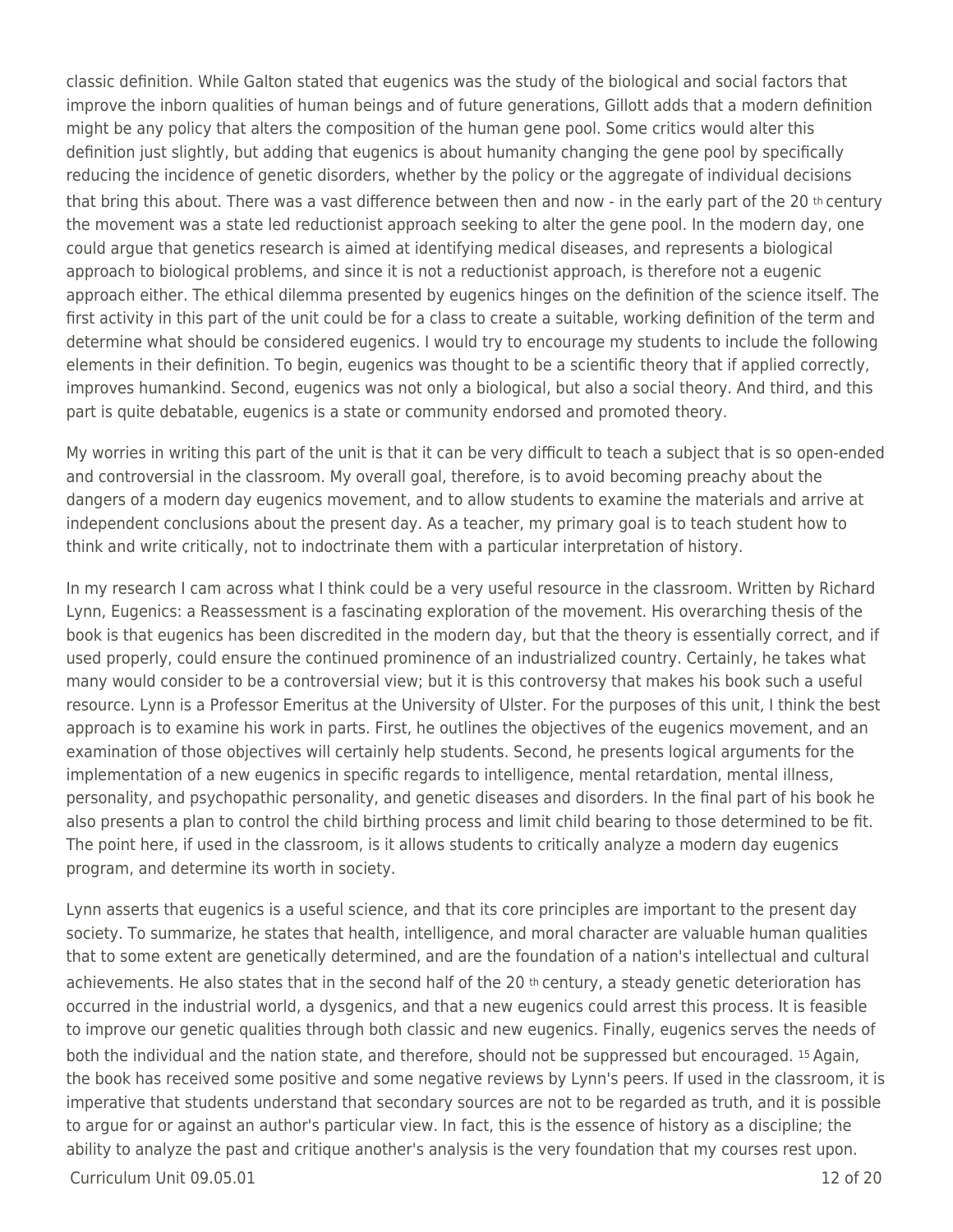The first case study that Lynn discusses revolves around the prevalence of genetic disorders. He surmises that in the 20 th century, there "was a dysgenic trend for medical progress to preserve the lives of many of those with genetic disorders, which enabled them to have children and to transmit their adverse genes to succeeding generations." 16 Into this category of genetic disorders, Lynn includes the following; Huntington's Disease; Tourette's Syndrome, Marfan's Syndrome; Dwarfism; Cystic Fibrosis; Sickle Cell Anemia; Tay-Sach's disease; color blindness; Hemophilia; Muscular Dystrophy; Spina Bifida. Certainly, some of these disorders are quite debilitating, while others are not. Lynn also argues that mental illness is generally undesirable, and most of time, should be actively bred out of society. He subscribes to the ideals of the bell curve, and argues that unintelligent people are a hindrance to society. Next, Lynn argues that mental retardation, especially in its mild forms, is a detrimental to the success of society. This is only before he exposes the criminal nature of psychopathic tendencies, and connects them to the HIV/AIDS epidemic, and the tendency to be teenage parents. In the final section of his book, Lynn asserts that too many people are unfit to be parents, and that the state ought to control the ability of people to procreate. He proposes a parental licensing program, and advocates for the sterilization of all individuals until they can prove themselves fit to be parents.

In the classroom it is necessary to create an atmosphere of safety that allows students to discuss material that is at times controversial. The Richard Lynn book presents some very controversial viewpoints, and could provide the class with some interesting text to discuss. In his conclusion to his chapter on Genetic Diseases and Disorders, Lynn provides the reader, and consequently, the class, with a perfect opportunity for debate. The 7,000 known genetic disorders, he contends, have a common element, "the distress and the costs they bring to those suffering from them and to their families and the costs of medical treatment, education, and welfare support they incur for society." He then goes on to assert that, "the genes responsible for genetic diseases and disorders cause immense suffering, impose significant costs, and have no value. There is everything to be said for reducing the number of genes and ultimately eliminating them." 17 At times in my classroom, I use an activity called a forced choice debate. It is a quick way to have an interactive informal debate. Students are given a statement, and either have to agree or disagree. The room is then divided in half, with those who agree on one side, and those who disagree on the other. Students then have to explain how they made their choice. At any point a student can move to the other side. However, at that point, they always have to explain what prompted their change in opinion. I like to have several statements about the same topic for students to discuss. Lynn's assertion about genetic disorders is the type of statement that usually sparks an interesting conversation.

There are also some scenarios that could be used in a similar fashion that Lynn describes in his Genetic Diseases and Disorders chapter. One in particular, deals with the appropriate medical treatment for children born with genetic disorders. Here is an excerpt from Lynn that involves a "Down's syndrome infant with an intestinal blockage born at Johns Hopkins Hospital. The intestinal blockage could easily have been repaired by routine surgery, and this would have been done if the infant had been normal. But in this case, the parents refused to give their consent to the surgery because they did not want to rear a child with Down's syndrome. The hospital did not seek a court order to carry out the operation and the infant died." 18 This scenario could be construed as very controversial, but nonetheless, I think it would provide students with a very modern situation to discuss. Also, it allows students to discuss Eugenics without the debate morphing into a discussion of abortion rights. There are several court cases that could be discussed that would allow students to discuss these issues in the same manner. The first involves Dolores Becker who sued her obstetrician after she gave birth at the age of thirty-seven to a Down's syndrome daughter. She argued that the doctor did not properly inform her of the risks involved in having a child at her age, nor was she offered amniocentesis. The Beckers also wanted to hold the doctor accountable for "wrongful causation of life", but the court held that this was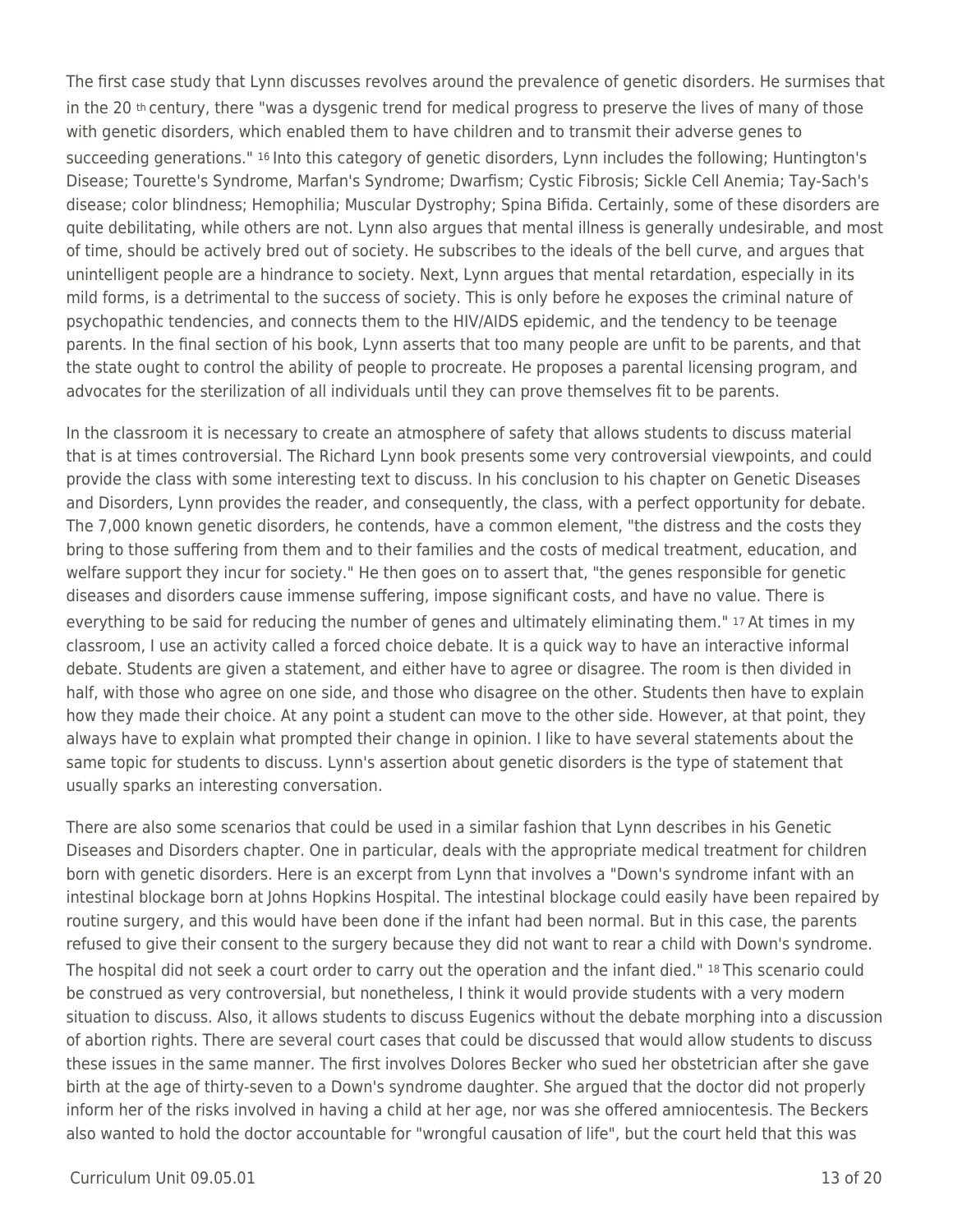beyond their abilities to rule on. Another mother, Hetty Park, gave birth to a child with polycystic kidney disease who died after five years, and later gave birth to a second child with the same disease, who died at the age of two. The court of Appeals found that in both cases, the parents had a right to sue the physicians for not properly counseling them, and that the physicians could be held financially responsible. 19 Again, these two cases are controversial, but students would benefit greatly from discussing these in a comfortable and safe environment. A suggested lesson plan is described in the appendix section.

I think another way to address the issues that Lynn presents is to have students write a critical analysis of his work. This could take the form of a critical essay, a book review, or perhaps even a letter to the author himself, refuting his positions. This would allow student to think critically about the material, and apply their knowledge about the past to the present day. It would be necessary to have more extensive excerpts from the book to have students complete this task.

## **Lesson #1: Introducing Eugenics**

Student Learning Objectives

- 1. Students will define Eugenics.
- 2. Students will list and explain the goals and objectives of the Eugenics movement

Lesson Development:

Distribute handout. It should have the four passages from Charles Davenport's Heredity in

- 1. Relation to Eugenics. These are included at the end of this lesson, but can also be accessed through Google Books. The book is now in the public domain.
- 2. Divide students into small groups (3-4 students) and assign each group one of the excerpts.
- 3. of the passage in txt format. This means that the students are allowed 160 characters, not Each group has to translate the passage into modern day English as well as write a summary words, to summarize the meaning of the passage.
- 4. Both the translation and the summary should be written on a large piece of paper.
- 5. Have the groups share out their work with the whole class.
- 6. Afterwards, check for understanding by having students create a definition for the word eugenics, and by listing in their notebooks, the goals of the movement.

Excerpts: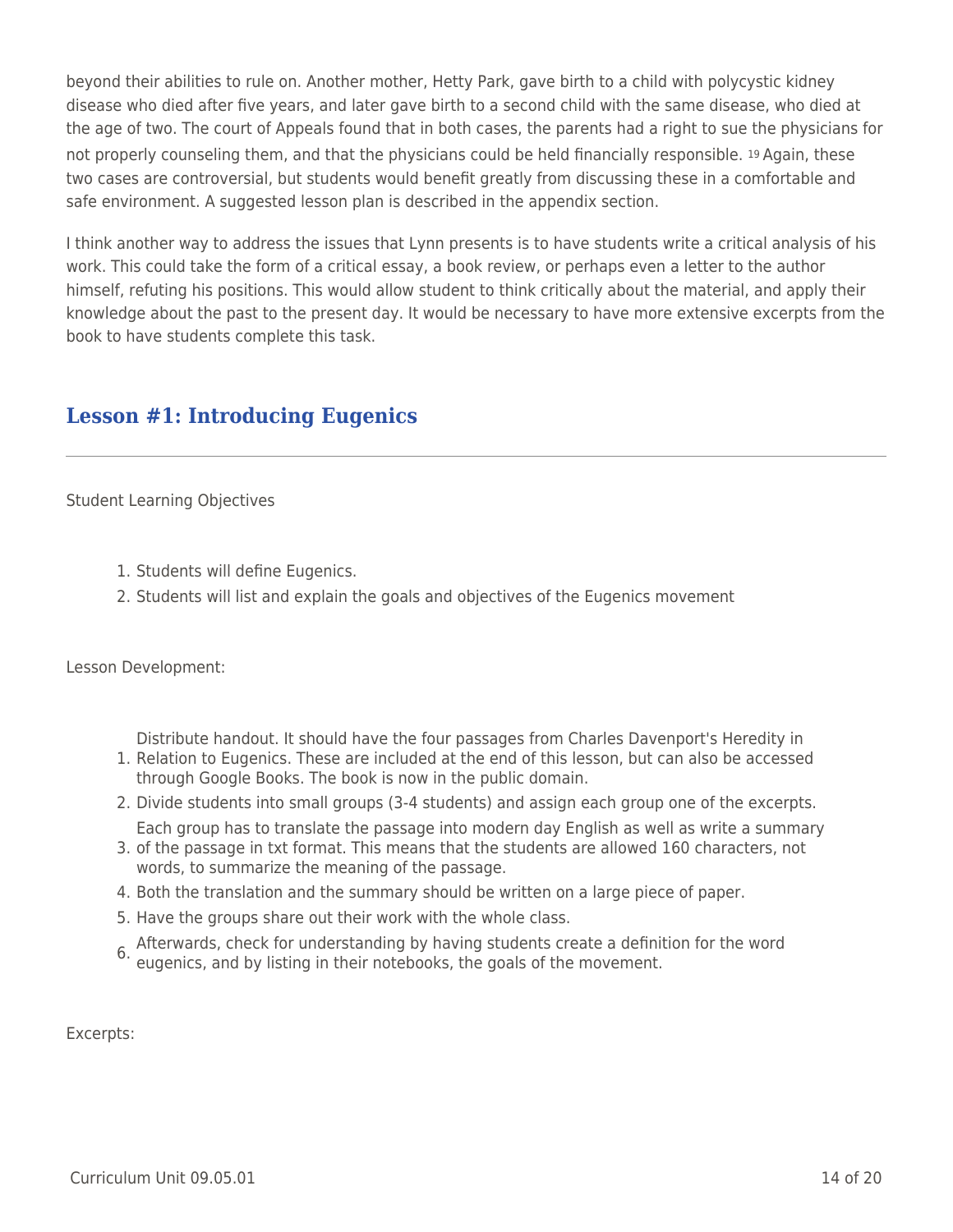Page 1: "Eugenics is the science of the improvement of the human race by better breeding or, as the late Sir Francis Galton expressed it: "The science which deals with all influences that improve the inborn qualities of a race." The eugenical standpoint is that of the agriculturalist

1. who, while recognizing the value of culture [environment], believes that permanent advance is to be made only by securing the best "blood." Man is an organism--an animal; and the laws of improvement of corn and racehorses hold true for him also. Unless people accept this simple truth and let it influence marriage selection, human progress will cease."

Page 216: "Their is no question that, taken as a whole, the hordes of Jews that are now coming to us from Russia and the extreme southeast of Europe, with their intense individualism and ideals of gain at the cost of any interest, represent the opposite extreme

2. from the early English and the more recent Scandinavian immigration with their ideals of community life in the open country, advancement by the sweat of the brow, and the uprearing of families in the fear of God and the love of country."

Page 219: "Summarizing the review of recent conditions of immigration it appears certain that, unless conditions change of themselves or are radically changed, the population of the United states will, on account of the great influx of blood from South-eastern Europe, rapidly become darker in pigmentation, smaller in stature, more mercurial, more attached to music

3. and art, more given to crimes of larceny, kidnapping, assault, murder, rape and seximmorality and less given to burglary, drunkenness and vagrancy that were the original English settlers. Since of the insane in hospitals there are relatively more foreign-born than native it seems probable that, under present conditions, the ratio of insanity in the population will rapidly increase."

Page 224: "If increasing attention is paid to the selective elimination at our ports of entry of the actually undesirable (those with a germ plasm that has imbecile, epileptic, insane, criminalistic, alcoholic, and sexually immoral tendencies); if agents in Europe learn the family

4. history of all applicants for naturalization; if the luring of the credulous and suggestible by steamship agents abroad and especially in the south-east of Europe be reduced to its lowest limits, then we may expect to see our population not harmed but improved by this mixtures with a more mercurial people."

## **Lesson #2: Buck vs Bell (1927)**

Student Learning Objectives:

- 1. Students will read and analyze a Supreme Court Decision
- 2. Students will discuss a Supreme Court Decision

Lesson Development:

1. Evenig the case code lifts an internet browser search bar. For Back V. Bell (1927) ase 274 to 200 (1927). This particular decision is very short, under two pages, and therefore does not Distribute a copy of Buck v. Bell (1927). The text of the decision can be easily found online by typing the case code into an internet browser search bar. For Buck v. Bell (1927) use 274 US need to be shortened.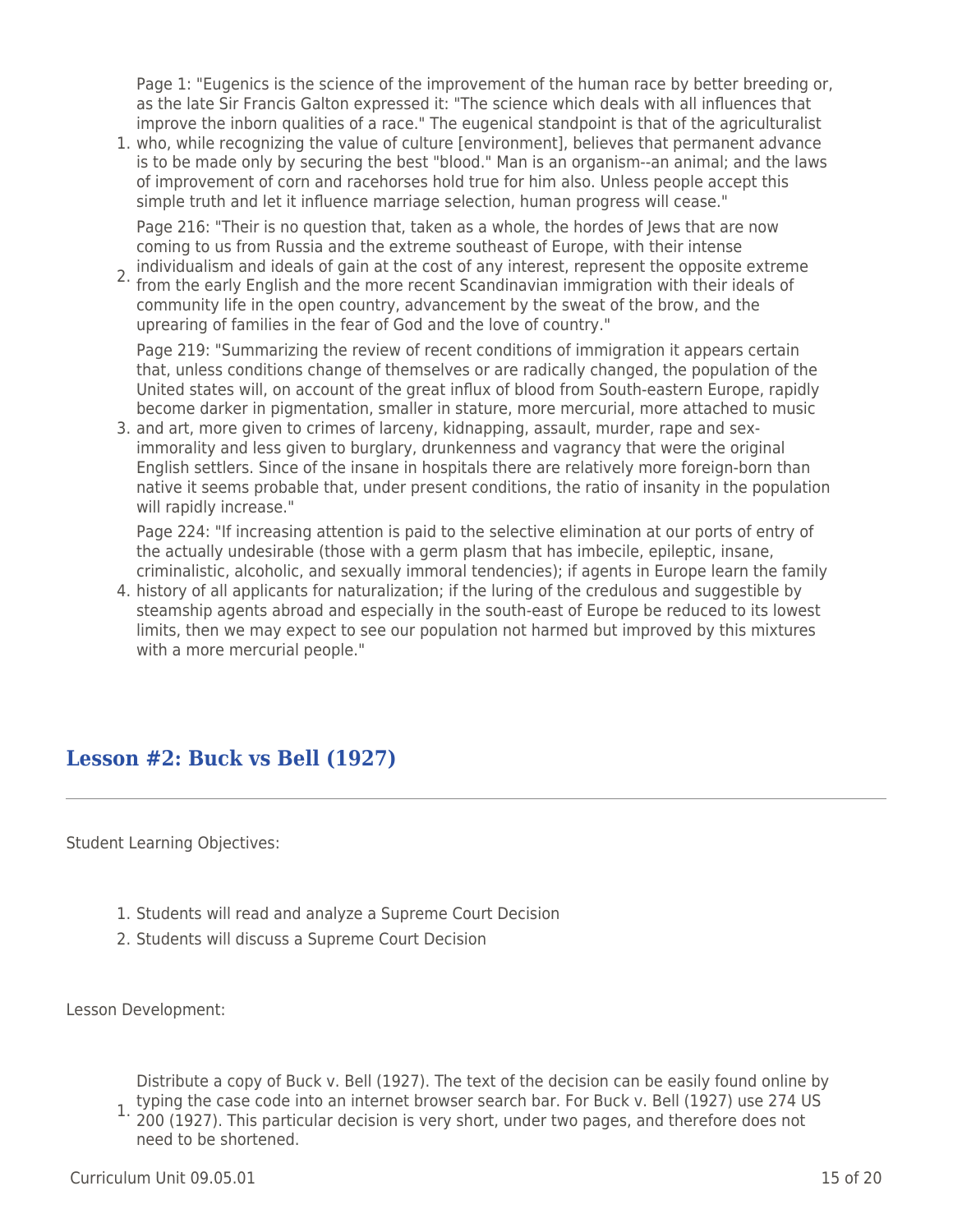Also, distribute the to students the Active Reading Protocol and review with students. As they read the text they use a three-step process: highlight, code, explain. They should use the

- 2. following codes: \* for something important; ! for something surprising; ? for a question; ¨¤ for a connection. The third step is to explain their reason for the code in the margin. Hence, they should write the question or explain the connection.
- 3. Give students about 20 minutes to read, highlight, code and explain.

To have students discuss the reading, simply have them share out some of their highlighting.

4. This means, they can ask their questions, explain their connections, etc. Discussion should take about 20 minutes.

To check for understanding, at the end of the period, or for homework, have students write two paragraphs about the case. They should be required to include specific evidence from the text of the decision. I require students to use SER format in their writing. That means that each paragraph should have the following elements: a topic sentence that introduces the

5. entire paragraph, a Statement about what they are going to prove, a piece of textual Evidence, an explanation of their Reasoning, and a concluding sentence. I usually require that each paragraph have two sets of SER. Therefore, a paragraph will have 8 sentences; topic sentence, statement, evidence, reasoning, statement, evidence, reasoning, concluding sentence.

## **Lesson #3: Eugenics in the Modern Day Debate**

Student Learning Objectives

- 1. Students will make connections between the Eugenics Movement and the present day.
- 2. Students will make assertions about history and defend their ideas in a class debate.

Lesson Development

1. You will need an overhead projector, or LCD projector for this activity. The room should be divided in half. One half will be agree, the other disagree.

Review the procedure with the students. A scenario or statement will be projected on the

- 2. board. Students will be given a few minutes to read the scenario, decide if they agree or disagree, and write a quick response in their journals.
- 3. After two minutes have students move to the appropriate side of the room. They are not allowed to be in the middle, but are forced to make a choice.
- 4. Have students explain how and why they made their choice and discuss the statements.
- 5. Once discussion has ended on the first scenario, repeat the process with the next.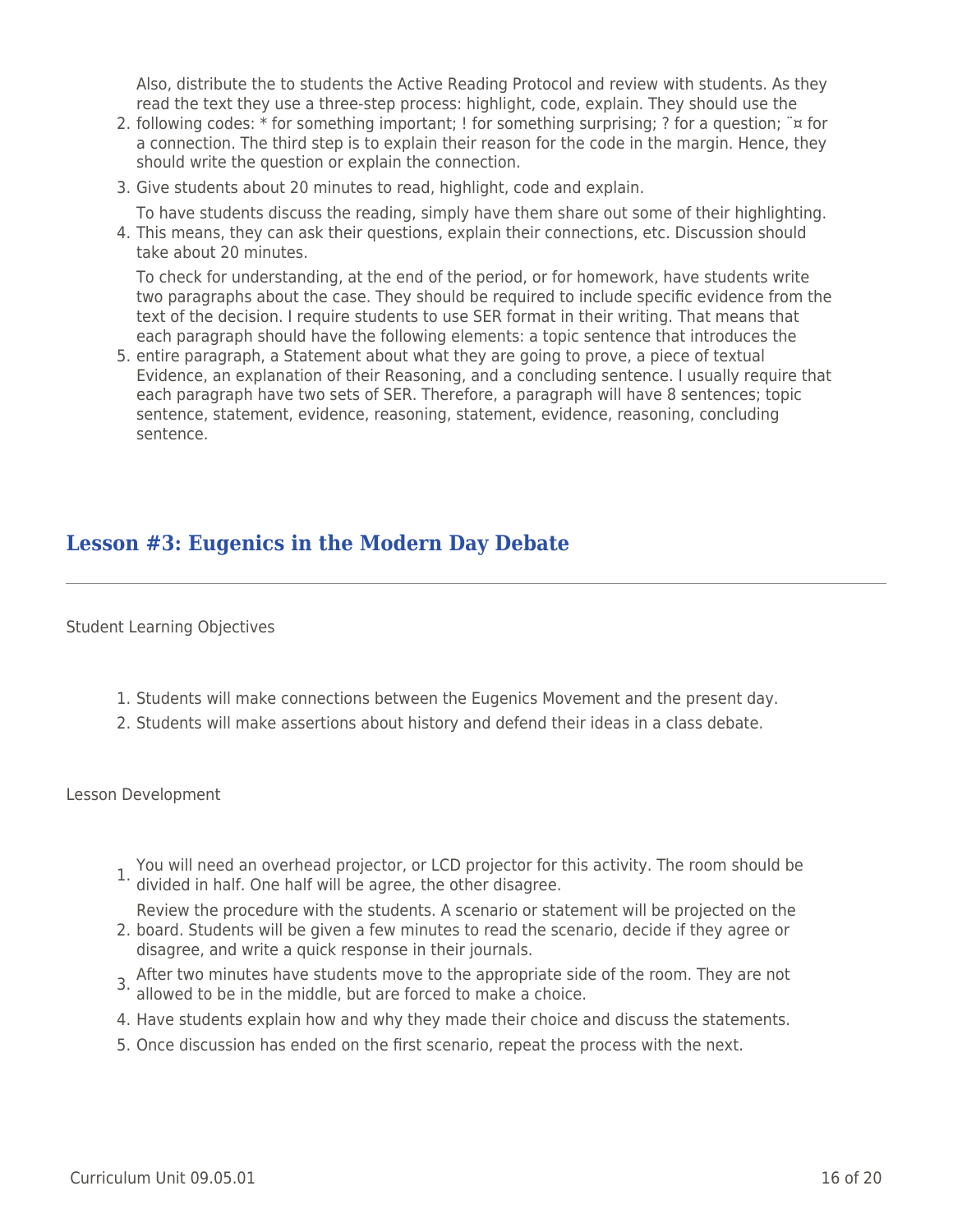Once all of the scenarios have been discussed, students should choose one of the scenarios to write more thoroughly about. For this assignment, they are required to present their opinion

6. with supporting ideas, as well as acknowledge the opposing viewpoint. This piece of writing should be 2 paragraphs long and can be reflective in style. That means they do not need to follow a specific format. I would suggest that students write one paragraph from each point of view.

Scenarios:

The 7,000 known genetic disorders, Richard Lynn contends, have a common element, "the distress and the costs they bring to those suffering from them and to their families and the costs of medical treatment, education, and welfare support they incur for society." He goes on

1. to assert that, "the genes responsible for genetic diseases and disorders cause immense suffering, impose significant costs, and have no value. There is everything to be said for reducing the number of genes and ultimately eliminating them." Do you agree or disagree with Richard Lynn's statement?

A Down's syndrome infant with an intestinal blockage is born at Johns Hopkins Hospital. The intestinal blockage could easily be repaired by routine surgery, and this would have been

2. done if the infant had been normal. But in this case, the parents refuse to give their consent<br>2. to the surgery because they did not want to rear a shild with Down's syndrome. The bespital to the surgery because they did not want to rear a child with Down's syndrome. The hospital did not seek a court order to carry out the operation and the infant died. Who is more responsible for the death of the infant, the hospital or the parents?

Dolores Becker she gave birth at the age of thirty-seven to a Down's syndrome daughter. She then sued her doctor. She argued that the doctor did not properly inform her of the risks involved in having a child at her age, nor was she offered amniocentesis, a prenatal test that

3. can determine the potential presence of chromosomal genetic disorders. The Beckers also<br>3. wanted to hold the dectar accountable for "wrongful causation of life". Another mether, He wanted to hold the doctor accountable for "wrongful causation of life". Another mother, Hetty Park, gave birth to a child with polycystic kidney disease who died after five weeks, and later gave birth to a second child with the same disease, who died at the age of two. The doctors are at fault and should be held accountable for the children's illness.

To promote Eugenics, and to improve society, Richard Lynn proposes a parental licensing program. Simply stated, only those individuals deemed worthy of being apparent would be allowed to obtain a license and have a child. Lynn proposes that to regulate this, all 12-year-

4. old girls would be required to have some form of long-lasting contraceptive device, like an IUD, implanted, and only removed when they qualify for a parental license. Likewise, all 12 year-old boys would be sterilized by vasectomy that could be reversed when they obtain a parental license. Do you agree or disagree with this proposed program?

# **Appendix 1: Implementing Standards**

This unit applies most appropriately to three of the Connecticut State Standards for the teaching of Social Studies. This can be found at the following website:

http://www.sde.ct.gov/sde/cwp/view.asp?a=2618&q=320898 and on the Connecitcut Council for the Social Studies website at: www.ctsocialstudies.org.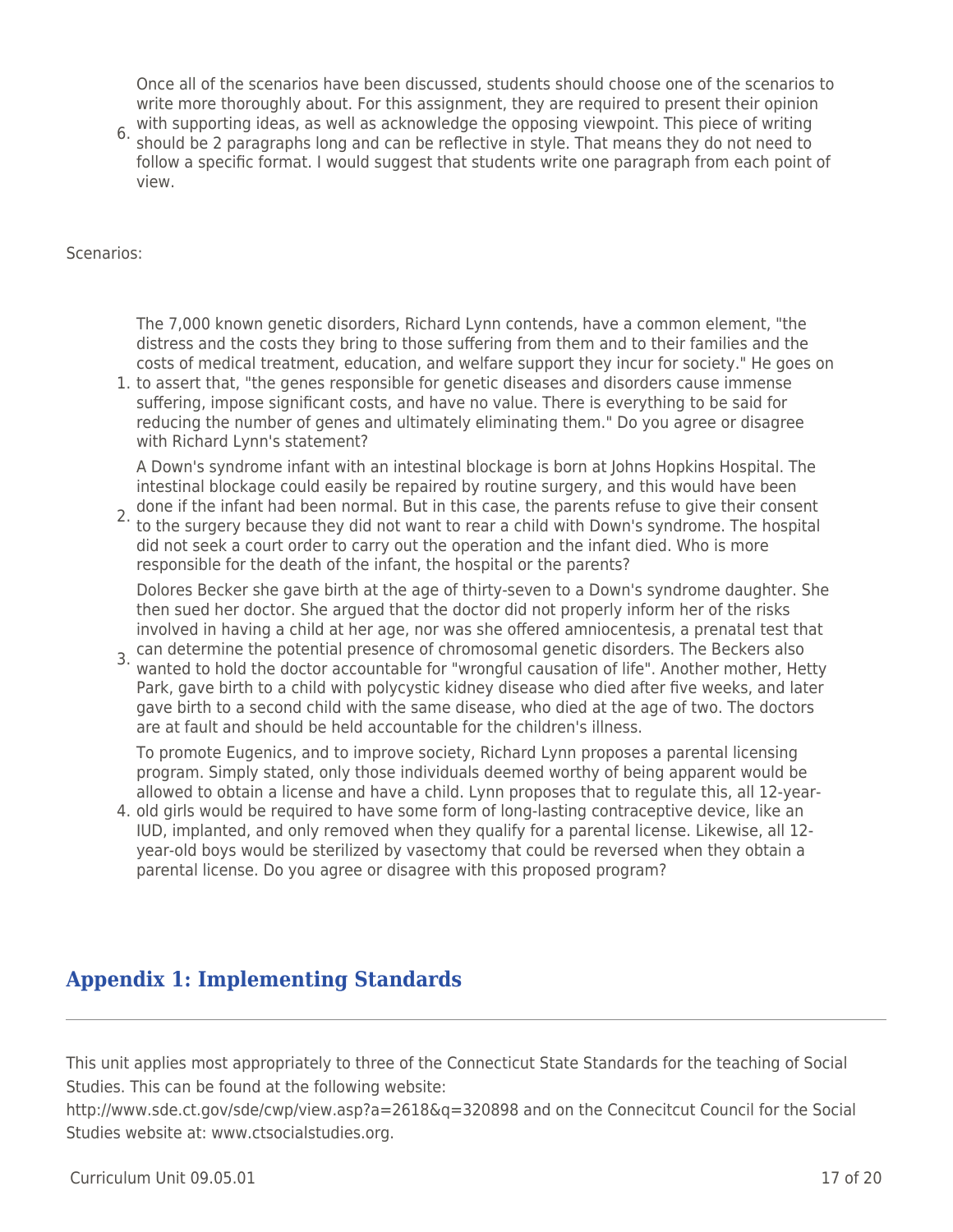Content Standard 1: Historical Thinking: Students will develop historical thinking skills, including chronological thinking and recognizing change over time; contextualizing, comprehending and analyzing historical literature; researching historical sources; understanding the concept of historical causation; understanding competing narratives and interpretation; and constructing narratives and interpretation.

This unit addresses this standard in many ways. To begin with, students are continually asked to formulate their own questions and to think critically about the past. Also, students are asked to work deeply with primary source documents and write about the past as historians formulating their own opinions.

Content Standard 4: Applying History: Students will recognize the continuing importance of historical thinking and historical knowledge in their own lives and in the world in which they live.

To address this standard students are asked to think critically about the past, and make very specific, concrete connections to the present day. This is most evident in the forced choice debate, where students should use their knowledge of the past to support their ideas about the present.

Content Standard 6: Rights and Responsibilities of Citizens: Students will demonstrate knowledge of the rights and responsibilities of citizens to participate in and shape public policy, and contribute to the maintenance of our democratic way of life.

This standard is addressed by having students examine past public policy decisions about immigration and forced sterilization, and having them make specific connections to Richard Lynn's ideas about Parental Licensing.

# **Bibliography and Resources**

Buck v. Bell. 274 U.S. 200 (The Supreme Court, May 2, 1927).

Davenport, Charles Benedict. Heredity in Realtion to Eugenics. New York, NY: Henry

Holt and Company, 1911. This book is now in the public domain and can be found at Google books. It has some really useful excerpts.

Facing History and Ourselves. Race and Membership in the United States. This book has

some amazing readings and is very useful in the classroom. To obtain this book

go to www.facinghistory.org.

Galton, Francis. "Correspondence between Charles Darwin and Francis Galton."

www.galton.org. December 9, 1859. http://galton.org/letters/darwin/correspondence.htm (accessed June 22, 2009).

Galton, Francis. "Letter from Galton to Darwin." In Eugenics: Galton and After, by

Carlos Paton Blacker. Cambridge, MA: Harvard University Press, 1952.

 $C$ urriculum Unit 09.05.01 18 of 20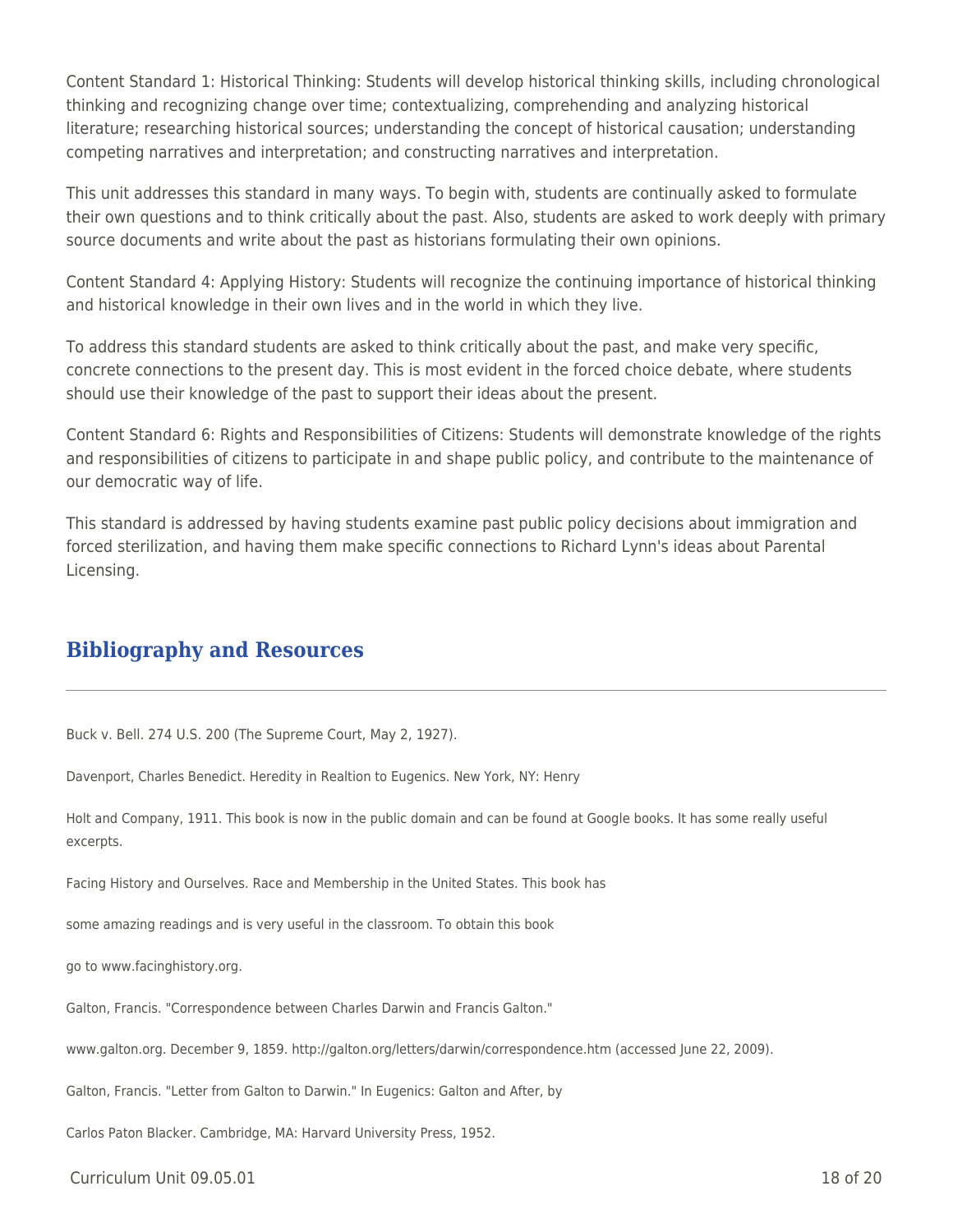Gould, Stephen. The Mismeasure of Man. New York, NY: WW Norton and Company,

1996.

Kevles, Daniel. In the Name of Eugenics. Cambridge, MA: Harvard University Press,

1995.

Lynn, Richard. Eugenics: A Reassessment. Westport, CT: Praeger Publishers, 2001. This

book provides a succinct explanation of the virtues of the Eugenics movement and its relevance to the modern day. It provides some really interesting and controversial viewpoints.

## **Endnotes**

(Davenport 1911, 1) (Davenport 1911, 216) (Davenport 1911, 219) (Davenport 1911, 224) (Mosse 2004, 1385) (Gould 1996, 66) (Gould 1996, 86) (Gould 1996, 100-101) (Galton 1859) (Galton, Letter from Galton to Darwin 1952, 83) (Galton, Letter from Galton to Darwin 1952, 83) (Holmes 1927) This chart can be found in the Facing History and Ourselves publication Race and Membership in the United States on page 214. (Facing History and Ourselves n.d., 232, 226, 228, 229) (Lynn 2001, vii-ix) (Lynn 2001, 71) (Lynn 2001, 71) (Lynn 2001, 70) (Kevles 1995, 292-293)